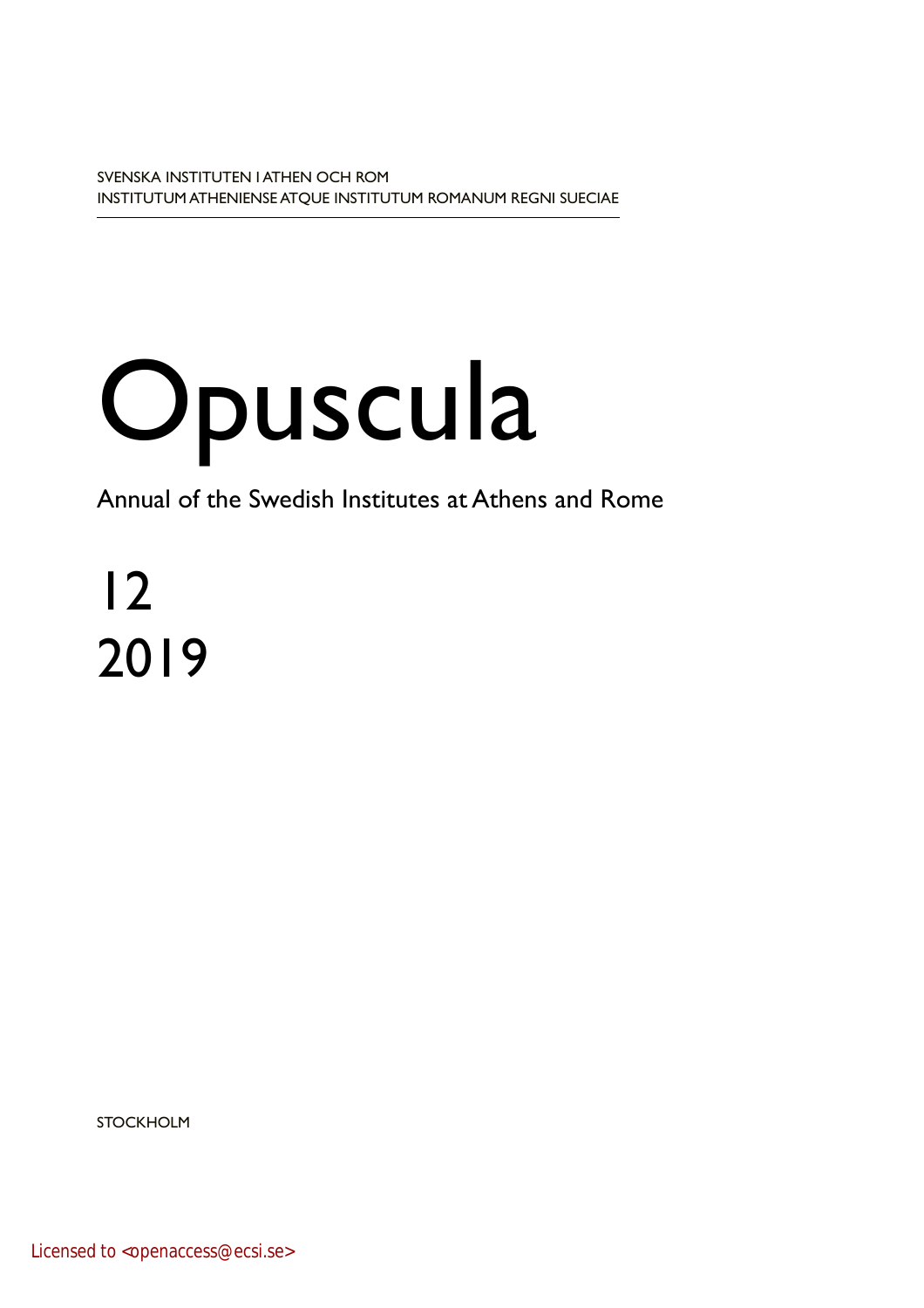#### EDITORIAL COMMITTEE

Prof. Gunnel Ekroth, Uppsala, Chairman Prof. Arne Jönsson, Lund, Vice-chairman Mrs Kristina Björksten Jersenius, Stockholm, Treasurer Dr Susanne Berndt, Stockholm, Secretary Dr David Westberg, Uppsala Dr Sabrina Norlander-Eliasson, Stockholm Prof. Peter M. Fischer, Göteborg Prof. Anne-Marie Leander Touati, Lund Dr Lena Sjögren, Stockholm Dr Lewis Webb, Göteborg Dr Jenny Wallensten, Athens Dr Ulf R. Hansson, Rome

#### EDITOR

Dr Julia Habetzeder Department of Archaeology and Classical Studies Stockholm University SE-106 91 Stockholm editor@ecsi.se

#### SECRETARY'S ADDRESS

Department of Archaeology and Classical Studies Stockholm University SE-106 91 Stockholm secretary@ecsi.se

#### DISTRIBUTOR

eddy.se ab Box 1310 SE-621 24 Visby

For general information, see www.ecsi.se For subscriptions, prices and delivery, see http://ecsi.bokorder.se Published with the aid of a grant from The Swedish Research Council (2017-01912) The English text was revised by Rebecca Montague, Hindon, Salisbury, UK

*Opuscula* is a peer reviewed journal. Contributions to *Opuscula* should be sent to the Secretary of the Editorial Committee before 1 November every year. Contributors are requested to include an abstract summarizing the main points and principal conclusions of their article. For style of references to be adopted, see www.ecsi.se. Books for review should be sent to the Secretary of the Editorial Committee.

ISSN 2000-0898 ISBN 978-91-977799-1-3 © Svenska Institutet i Athen and Svenska Institutet i Rom Printed by TMG STHLM, Sweden 2019 Cover illustrations from Ingvarsson *et al.* in this volume, p. 23.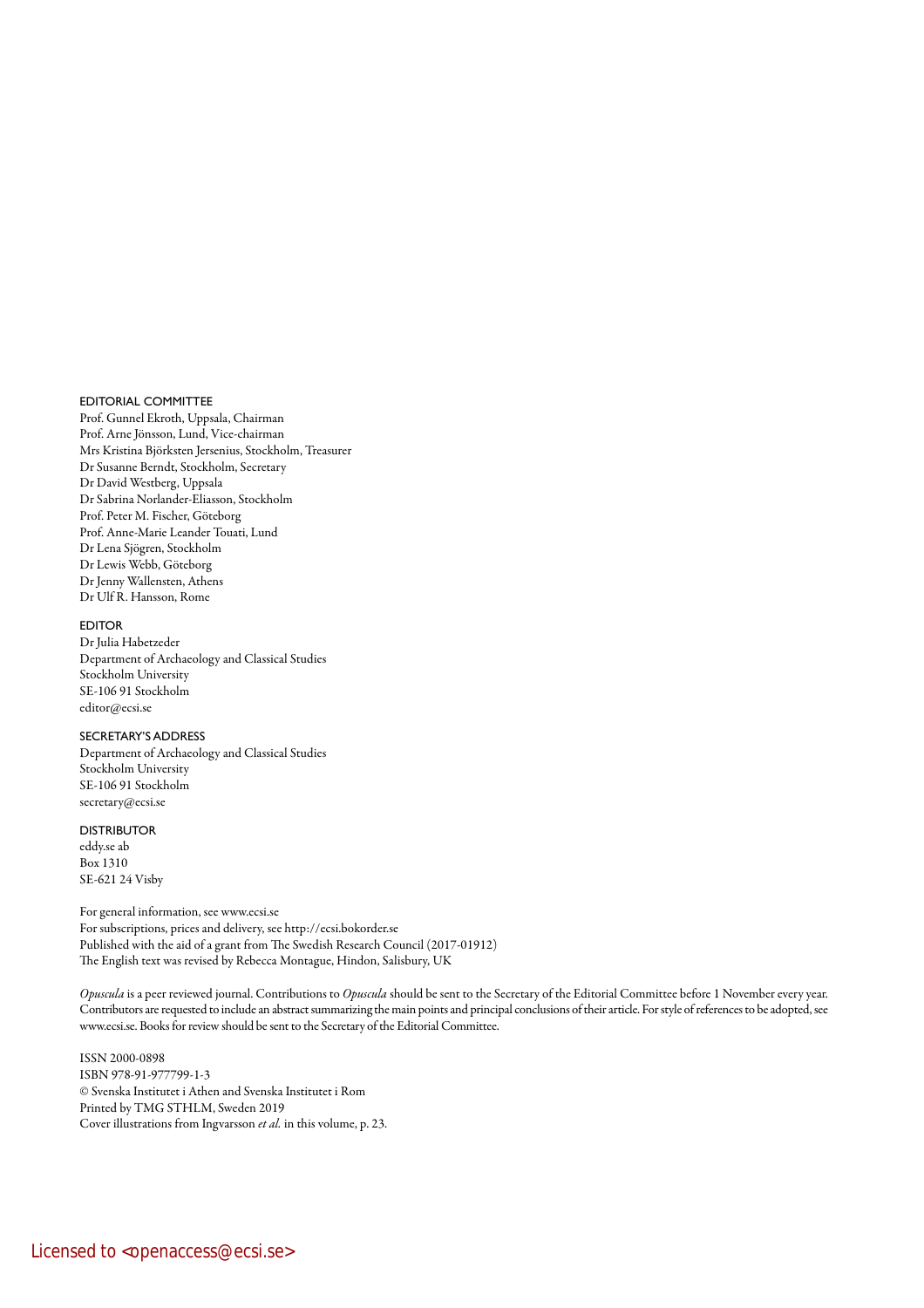# Greece and the Levant in the 10th–9th centuries BC A view from Tel Rehov

#### Abstract

Tel Rehov in the Beth Shean Valley, northern Israel, yielded 14 Greek (mainly Euboean and Attic) pottery sherds from the Late Protogeometric to Middle Geometric periods. This is the largest number of Greek sherds from these periods found at a single site in the Southern Levant in stratigraphic contexts. Since the Tel Rehov strata, well-dated by a large number of 14C dates, yielded some of the richest assemblages of finds from the 10–9th centuries BC in this region, the Greek sherds provide an opportunity to examine both their absolute dating in context and to discuss the nature of the relations between the two regions. Six of the 14 sherds were published previously (Coldstream & Mazar 2003); in the present paper, we describe the finds from Tel Rehov and other sites in the Southern Levant according to five chronological divisions, update previous discussions, and add new data and discussion based on a revised understanding of the site's stratigraphy and interpretation of the radiocarbon data. To a large degree, the results confirm the chronological framework established by Nicolas Coldstream in 1968, although in a few cases some changes may be suggested which depend on interpretation of the radiometric data. As to the nature of the relations between Greece, in particular Euboea, and the Levant in this period, we refer to earlier ideas concerning these relations and emphasize new avenues of research raised by the discovery that copper from the Arabah Valley mines, which operated until the mid-9th century BC, served for producing ceremonial cauldrons in Greece. It is suggested that Tel Rehov played a role in such an international trading system, involving a route through Transjordan and the Jordan Valley.\*

*Keywords*: Levant, Greece, Euboea, Iron Age, Tel Rehov, Greek Pottery, Proto-Geometric pottery, Gemometric pottery

https://doi.org/10.30549/opathrom-12-12

#### The excavations at Tel Rehov were carried out between 1997–2012 under the direction of Amihai Mazar on behalf of the Institute of Archaeology of the Hebrew University of Jerusalem and sponsored by Mr John Camp. The authors are thankful to the editors, to an anonymous reviewer, and to Ayelet Gilboa for constructive comments.

#### Abbreviations used in this paper

| LH = Late Helladic           | $LPG = Late$    |
|------------------------------|-----------------|
| SM = Submycenaean            | $SPG = Sub-$    |
| $PG =$ Protogeometric        | $EG = Early$    |
| $EPG =$ Early Protogeometric | $MG = Mid$      |
| MPG = Middle Protogeometric  | $LG =$ Late $Q$ |

Protogeometric Protogeometric Geometric dle Geometric .<br>Geometric

# Introduction

The relations between Greece and the Levant during the Early Iron Age have been the focus of several studies in the last two decades, due to the findings at Lefkandi on the one hand, and Greek pottery at a number of Levantine sites on the other hand.<sup>1</sup> The recent discovery that copper from Faynan in southern Jordan was utilized in producing Greek tripod cauldrons at Olympia<sup>2</sup> raises a new interest in these connections, so far evidenced on Near Eastern soil entirely by pottery. The problem is that the Greek pottery sherds found in the Levant came mostly from unstratified or poorly stratified contexts. However, in recent years, a number of Greek sherds belonging to this period were discovered in reliable stratified contexts at Dor and Megiddo and in particular at Tel Rehov (*Fig. 1*).3

In this paper, we will assess the evidence provided by 14 pottery items from Tel Rehov in northern Israel, representing vessels (an "item" as defined here is sometimes composed of several sherds) of Euboean PG to SPG and Attic EG to MG

<sup>1</sup> Clairmont 1955; Coldstream 1998; 2003; 2008; Coldstream & Bikai 1988; Perreault 1991; Waldbaum 1994, 55–59; Fantalkin 2001; Lemos 2002, 24–26 & 228; Gilboa & Sharon 2003, 67–72; Luke 2003; Kourou<br>2008; 2009; Fantalkin et al. 2011; 2014.

<sup>&</sup>lt;sup>2</sup> Cf. Kiderlen *et al.* 2016; Yahalom-Mack 2017.<br><sup>3</sup> Similar finds have been found also at Sidon, cf. Coldstream 2008; Doumet-Serhal 2009; Gimatzidis forthcoming. Two Greek sherds, as yet unidentified, were discovered recently at Tell Abel Beth-Maachah (oral information from Nava Panitz Cohen).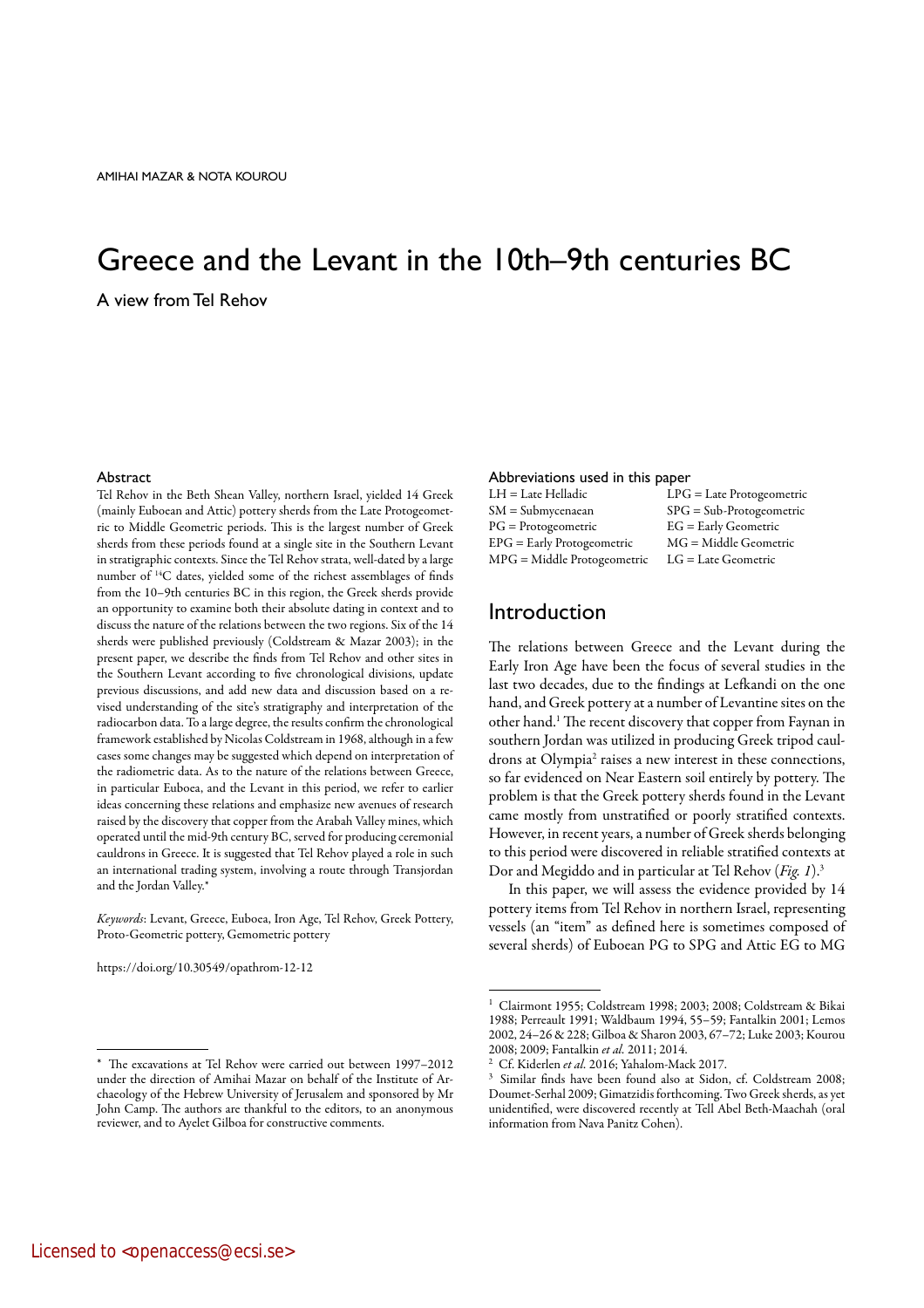

*Fig. 1. Map of sites mentioned in the paper.*

II pottery. This is the largest collection of Greek pottery from these periods found in stratified contexts at a single site in the Southern Levant to date. Most of the sherds came from reliable stratigraphic contexts, together with rich local Iron I–IIA pottery assemblages, as well as imported Cypriot Geometric

and Phoenician pottery. Six of these items (*Nos. 2*, *3*, *5*, *6*, *7*, and *11*) were published in 2003, and the following discussion of these items is based on the late Nicolas Coldstream's comments in this publication.4 Eight additional items have been discovered during later excavation seasons. This collection allows a re-examination of various aspects of the connections between Greece, the Levant, and Cyprus during the Iron Age and more specifically, during the period from the late 11th to the 9th centuries BC.

In the following paper, we used the catalogue number of the Greek sherds from Tel Rehov as they will appear in the forthcoming final report.5

# Tel Rehov: stratigraphy and chronology of the 11th–8th centuries BC

Tel Rehov (often spelled *Reḥob*; Arabic: *Tell eṣ-Ṣarem*) is located in the Beth Shean Valley, which is part of the Jordan valley, in northern Israel, 5 km south of Tel Beth Shean, between the Gilboa Ridge and the Jordan River, close to the main north–south route traversing the Jordan Valley and a route leading west to east from the Jezreel Valley towards Pella (*Figs. 1–3*). An abundance of fertile land and springs made this site a desirable location for a major settlement, even though its location in the valley lacked any strategic advantage. Indeed, the 10 ha site was the location of one of the largest cities in the region between the 15th and 9th centuries BC. Eleven excavation seasons were conducted at the site between 1997-2012.<sup>6</sup> While the Late Bronze and Iron I periods (15th–early 10th centuries BC) were excavated on a small scale, the Iron IIA levels (Strata VI–IV, 10th–9th centuries BC) were excavated on a large scale, providing the richest data on this period in northern Israel. Exceptional architecture, large pottery assemblages, and extensive collections of various artefacts from this period were recovered, including a collection of Cypriot and Phoenician pottery.

The dating of the strata at Tel Rehov is based on a combination of the comparative study of pottery assemblages from well-stratified sites, historical considerations, and an exceptionally large number of radiometric dates. A total of

 $4$  Coldstream & Mazar 2003; Mazar 2004. The correlation between the catalogue numbers used in 2003 and the ones used in the present paper is as follows (2003 numbers are in squared brackets): *2* [=1]; *3* [=2]; *5* [=3]; *7* [=4]; *6* [=5–6]; *11* [=7–8]. The publication in the final report (Mazar *et al*. forthcoming) will include technical descriptions of the sherds, such as fabric and colours, which were omitted from the present article.<br><sup>5</sup> Mazar *et al*. forthcoming.

<sup>&</sup>lt;sup>6</sup> Mazar 2008b; 2015; 2016a; 2016b; Mazar & Panitz-Cohen forthcoming.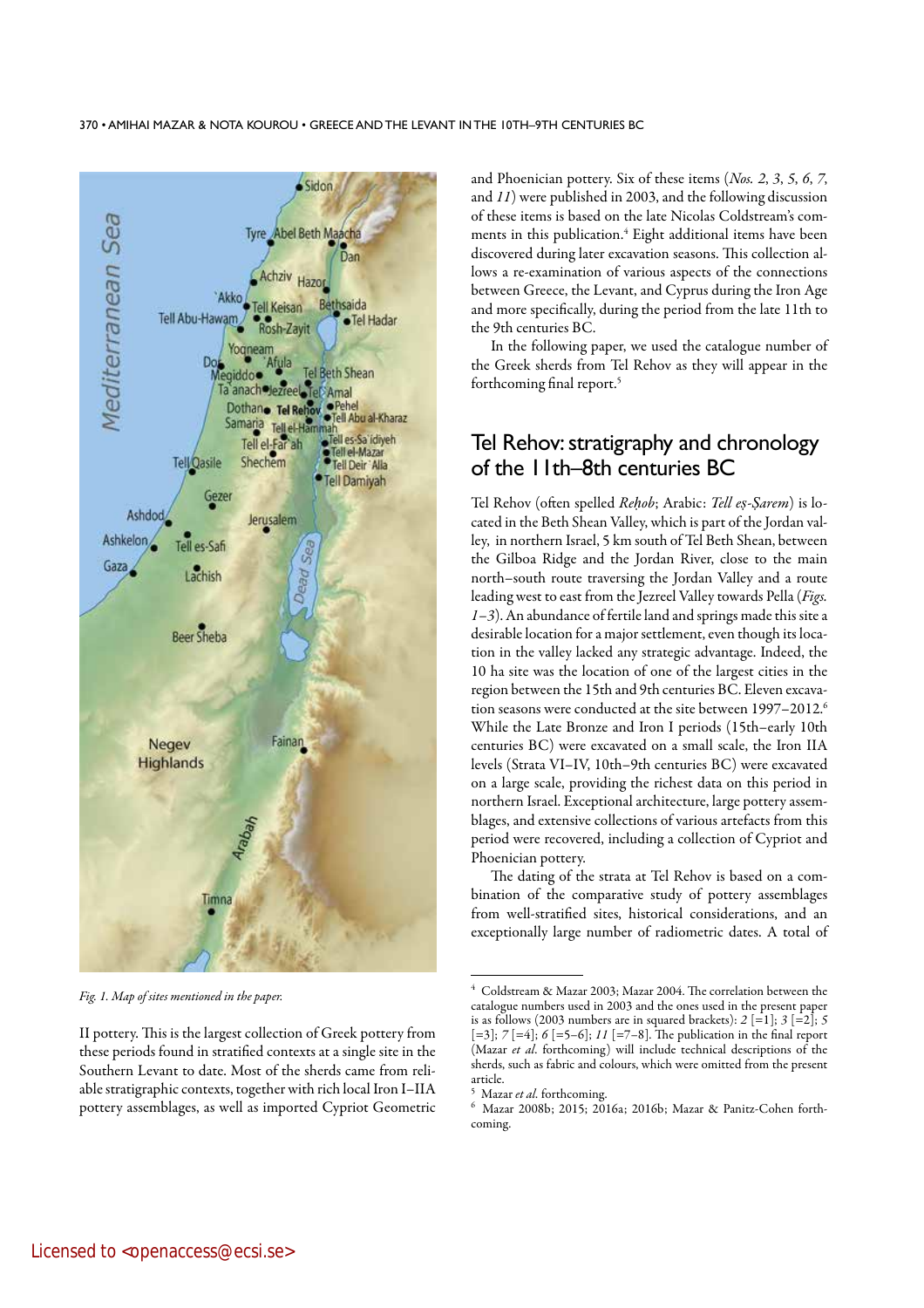#### GREECE AND THE LEVANT IN THE 10TH–9TH CENTURIES BC • AMIHAI MAZAR & NOTA KOUROU • 371



*Fig. 2. Aerial view of the western part of Tel Rehov, looking south (Photograph: Albatros).*

153 14C dates from 45 Iron Age samples, mostly charred grain and olive stones, were measured, 110 of them (representing 27 samples) from Iron IIA contexts.7 Two Bayesian models were constructed based on these dates, one for Areas C and D and one for Area B. All the dates from the Iron IIA (Strata VI–IV) are in the 10th and 9th centuries, yet there are also difficulties: 1. There are several outliers which could be identified, using OxCal software; 2. Occasionally samples from the same context or stratum yielded considerably different dates, which would be acceptable in terms of radiometric dating but provide too wide a range for our required resolution of less than half a century; 3. The Bayesian model for Areas C and D (where most of the dates originate) resulted in condensation of Strata VI, V, and IV into a time frame of about 50 years between 920–860 BC. This appears to be much too narrow a time slot for three strata with several sub-phases and clear changes in the pottery assemblage between Stratum VI and



*Fig. 3. Topographic plan of Tel Rehov and excavation areas.* 

Strata V–IV. The Bayesian model from Area B (Strata V– IV alone) provided a wider range; furthermore, one sample measured several times from Area E (un-modelled) provided lower dates in the 9th century BC for the end of Stratum IV compared to the dates provided by the Bayesian models. These rather complex results of the radiocarbon evidence will be referred in more detail in the chronological discussions later in this article. *Table 1* shows the stratigraphic sequence at Tel Rehov between the 11th and 8th centuries BC with final strata numbers, local strata numbers in each of the excavation areas where Greek pottery was recovered, absolute dates suggested by Amihai Mazar, based on a combination of the radiometric dates with archaeological and historical considerations (when the latter do not contradict the un-modelled radiometric dates), and a list of the Greek sherds found in each of the strata (showing the catalogue number and the Greek period). *Table 2* presents the comparative stratigraphy and dating of sites in the Southern Levant where Greek pottery was found.

In the following, we first present the data concerning Greek PG–MG ceramic finds in the Southern Levant according to five chronological divisions. In each division, the existing finds are presented, followed by the finds from Tel Rehov. This section is followed by a chronological discussion arranged according to the Greek periodization; in the last section, an attempt is made to understand the nature of

Mazar et al. 2005; additional dates, Bayesian models and discussion will be published in Mazar & Streit forthcoming.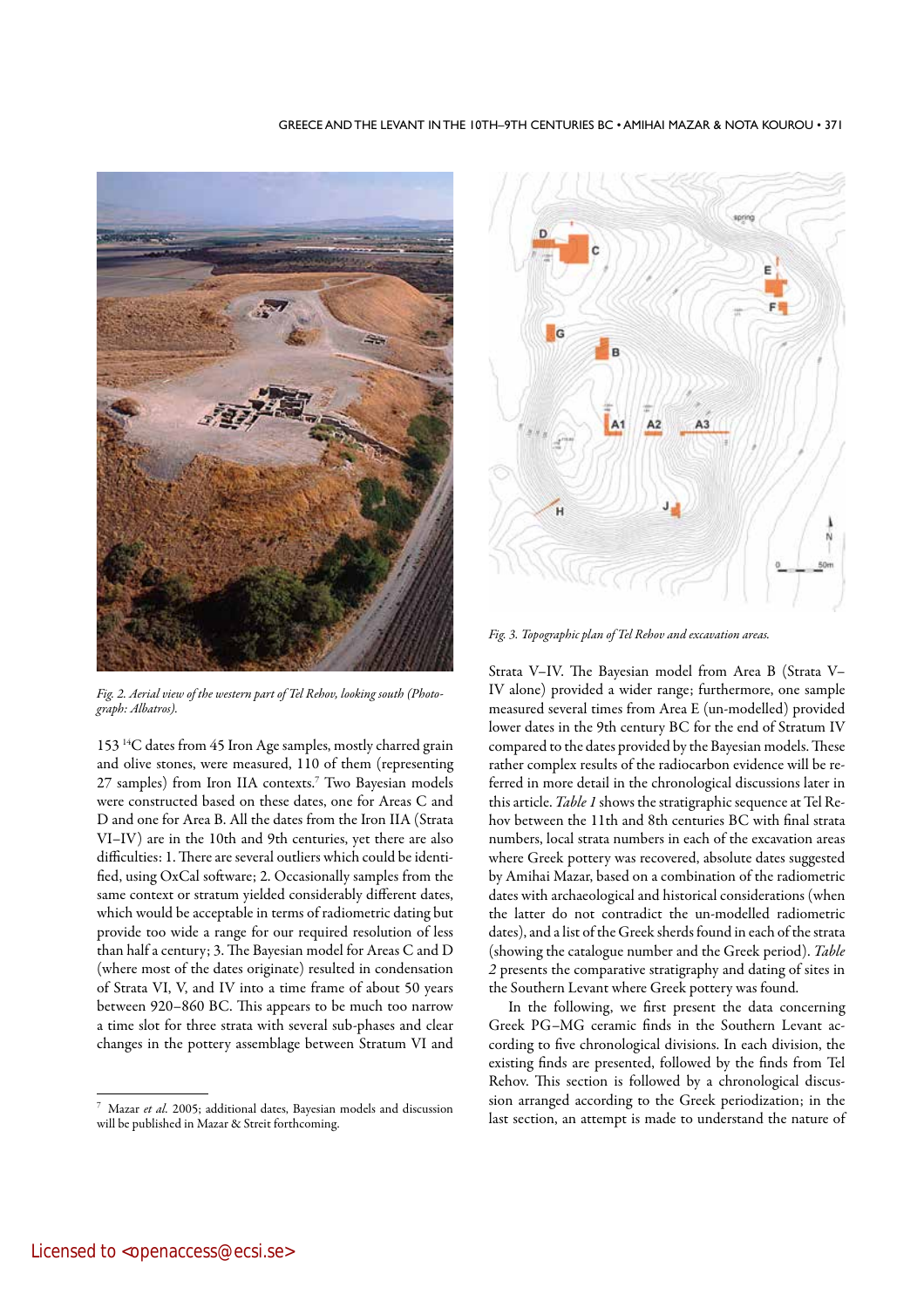| <b>General Stratum</b>   | Area B         | Area C      | Area E      | Area G           | Period                                   | Suggested dates BC           | Greek sherds<br>(Cat. no., period)                         |  |
|--------------------------|----------------|-------------|-------------|------------------|------------------------------------------|------------------------------|------------------------------------------------------------|--|
| <b>VII</b>               |                | $C-3$       |             |                  | Iron IB                                  | 11th-early 10th centuries    | I. MPG/LPG                                                 |  |
| VI                       | $B-6$          | $C-2$       | $E-2$       | $G-2b$<br>$G-2a$ | c. 980(?) to c. 920(?)<br>Early Iron IIA |                              | $3$ , LPG/SPG<br>4. LPG/SPGI                               |  |
| $\overline{V}$           | $B-5b$         | $C-1b$      | $E-1b$      | $G-1b$           | Late<br>Iron IIA                         | Late 10th/ early 9th century | $2$ , LPG/SPG<br>9. EG II                                  |  |
| V-IV                     | $B-5a/B-5a$    | $C-1a/C-1b$ | $E-1a/E-1b$ | $G-1a/G-1b$      | Late 10th century to c. 830              |                              | $6.$ SPG II<br>10, EG II                                   |  |
| IV                       | $B-5a$         | $C-1a$      | $E-1a$      | $G-1a$           |                                          | 9th century until c. 830     | 7, SPG I-IIIa<br>$8.$ SPG II<br>11, Early MG I<br>12, MG I |  |
| III                      | $B-4$<br>$B-3$ | -           | -           |                  | Iron IIB<br>Late 9th century until 732   |                              | 13, MG I/II                                                |  |
| $\mathbf{I}$             | $B-2$          | -           | -           | -                |                                          | Late 8th century             | -                                                          |  |
| Topsoil,<br>unstratified |                |             |             |                  |                                          |                              | 5, LPG/SPG<br>14, Late(?) MG?                              |  |

*Table 1. General and local strata in Areas B, C, E, and G at Tel Rehov, archaeological periods, suggested dates, and appearance of Greek sherds in each stratum.*

the relations between Greece and the Levant in the 10th–9th centuries BC.

It should be emphasized that all the items mentioned below are sherds, sometimes small ones. Such sherds may of course have shifted from one context to another due to various site formation processes (pits, rodents, erosion, etc.). In each case, we explain the stratigraphic context and its reliability.

# The data: Greek pottery in the Southern Levant

## SUBMYCENEAN AND EARLY PROTOGEOMETRIC

The earliest post-LH IIIC pottery in the Southern Levant is a fragment of a deep bowl with a wavy band decoration from Tell es-Safi (biblical Gath), defined as either SM or EPG and of Argive origin. This residual sherd was found in a constructional fill of a 9th-century BC building and could originate from either Stratum A-5 (Iron I) or A-4 (Early Iron IIA).<sup>8</sup> In the publication, this sherd is identified as EPG and thus is dated to the second half of the 11th/early 10th centuries BC based on general considerations relating to the EPG period. In light of the uncertainties concerning definitions of SM and Early PG *vis a vis* regional developments in Greece itself, and the lack of secure anchors for dating these phases, an earlier date should be considered, especially in view of its discovery

in Philistia.9 Note that the transition from SM to PG, dated by the conventional Aegean chronology to *c*. 1050/1025 BC, is now supported by radiocarbon dates, although the Bayesian model results for this transition are somewhat later (second half of the 11th century, *c.* 1025 BC).<sup>10</sup> A fragment from a deep EPG skyphos found at Tell Afis and recognized as possibly Argive completes the list of the earliest Greek ceramic styles found in the Near East.<sup>11</sup>

# EUBOEAN MIDDLE PROTOGEOMETRIC/EARLY PROTOGEOMETRIC

Very few MPG/LPG sherds from these periods were found in the Levant in general and in the Southern Levant in particular.12 Prominent among them is a bowl from Tel Hadar, which was identified by Coldstream as a variant of a Euboean MPG or an early LPG lebes,<sup>13</sup> although its form and the composition of the decoration have no exact parallels in Greece and its precise attribution to one of these phases remains elusive. Günter Kopcke attributed this vessel to the end of the PG or beginning of the EG.14 Two MPG/LPG sherds came from Dor, one from a LPG cup with a zig-zag decoration,<sup>15</sup> and the other from a large open vessel painted with concentric circles,

<sup>8</sup> Maeir *et al*. 2009. With the exception of a MG I pyxis from Tambourit (cf. Courbin 1977) no other vase from a Near Eastern context has been attributed an Argive origin.

<sup>9</sup> Cf. Maeir *et al*. 2009, 72–74 for the end of Aegean imports in the Levant at the end of the Bronze Age and relevant problems.<br><sup>10</sup> Toffolo *et al.* 2013, 8–9; Fantalkin *et al.* 2014, 37.

<sup>&</sup>lt;sup>11</sup> Bonatz 1998, 225, fig. 3:7; Luke 2003, 35, fig. 13.<br><sup>12</sup> Listed in *Lemos* 2002, 228 (all prior to the Tel R

Listed in Lemos 2002, 228 (all prior to the Tel Rehov finds); also, in

Coldstream 1968, 303; Perreault 1991; Luke 2003, 31–44.

Coldstream 1998, 357-359.

<sup>14</sup> Kopcke 2002.

<sup>15</sup> Fantalkin 2001, 118–119; Gilboa & Sharon 2003, 22, 69–70, fig.

<sup>11:19.</sup> The cup was previously defined as MPG/LPG yet Gilboa an-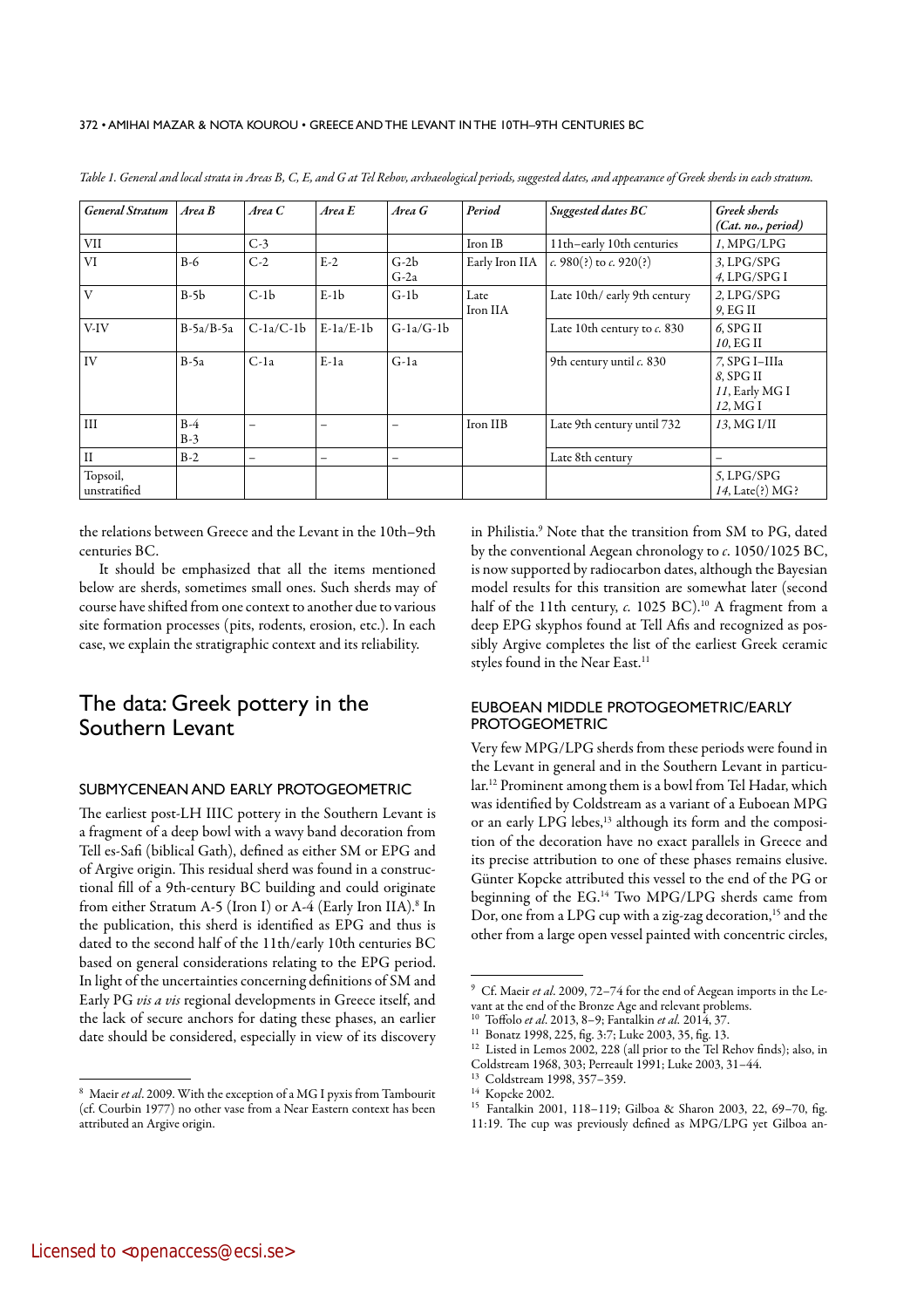identified as MPG.16 Both came from Phase 8c in Area D2, attributed by Ayelet Gilboa and Ilan Sharon to their "Ir1|2 horizon", which correlates with the Early Iron IIA. Two sherds from Tyre Stratum XI (perhaps correlated with our Early Iron IIA), can be attributed to this period: an amphora and a skyphos decorated with full circles.17 Additional sherds from Tyre are unstratified and/or not illustrated.18

At Tel Rehov, a single sherd can be attributed to this phase.

*No. 1.* Rim and body sherd of a MPG/LPG Euboean cup or skyphos (Area C, Reg. No. 104171, Locus 10412, Stratum C-3 [=VII]19 (*Figs. 4–5*, *No. 1*).

The short, slightly flaring lip with a pronounced curve at the shoulder joint suggests a deep bowl, a cup or skyphos, of a type that is first attested in the SM period, but becomes common in the LPG period.20 The lip profile also suits that of the high-handled pyxis known from LPG Euboea,<sup>21</sup> or Attica,<sup>22</sup> but the paint on the interior indicates an open vase instead. The profile of our sherd better suits a MPG or LPG lip formation of a cup or skyphos.<sup>23</sup> The decoration of PG cups and skyphoi presents a wide variation mostly with circles or semicircles,<sup>24</sup> but our sherd probably belongs to the monochrome type with a reserved band on the rim. This type has a long history at Lefkandi throughout the PG period, with a steady stylistic evolution starting with a high splaying lip in the SM and the EPG periods and gradually ending up with a short flaring lip in the LPG.25

The sherd was found in a 0.20 m-thick layer of fallen bricks sealed by a sub-floor layer of a Stratum C-2  $[=VII]$  building. The brick debris layer in which the sherd was found sealed two debris layers above a floor of Stratum C-3 [=VII]. Therefore, the sherd is attributed to the uppermost accumulation of Stratum C-3, the latest Iron I phase at Tel Rehov.

### EUBOEAN LATE PROTOGEOMETRIC/SUB-PROTO-GEOMETRIC I AND SUB-PROTOGEOMETRIC I–III26

Very few fragments of Greek pottery from this period were found in the Southern Levant. A pendent-semicircle skyphos came from Tell Abu Hawam was attributed to Stratum III, though it was not found in a secure context. Stratum III corresponds with Strata V–IV at Tel Rehov (late 10–9th centuries BC).<sup>27</sup> At Megiddo, a fragment of a bowl (perhaps the type decorated with pendent semicircles, although the decoration was not preserved) was found in Level Q-5 of the Tel Aviv University excavations which equals Stratum VB, attributed by the excavators to the early Iron IIA and dated to the second half of the 10th century BC.<sup>28</sup> Tyre Stratum X yielded one fragment of a pendent-semicircle skyphos, while pieces from unstratified contexts include 21 other pendent-semicircle skyphoi, as well as twelve circle skyphoi, 16 plates, three krater rims, and four amphorae.29 The skyphos*-*type of the Tyre fragment from Stratum X is difficult to classify according to Rosalinde Kearsley's typology based on the ratios of the vase's height to rim and base diameters and the height of lip and foot. The Tyre fragment is basically from the shoulder of the vase with only a slight part of the lip surviving, but since it is offset, the vase cannot be of type 1 with a straight lip and this, together with the strongly rounded body, assigns it to type 2 or 3. Sherds coming from four LPG Euboean amphorae have been found at Bassit,<sup>30</sup> but their context is not entirely clear.

To this small collection Tel Rehov adds seven Euboean sherds. *Nos. 2–6* are defined as LPG/SPG and *Nos. 7–8* are defined as SPG I–IIIa and SPG I-II. The following are brief descriptions and discussion of these sherds.

*No. 2.* Body sherd of a LPG/SPG I, Euboean large krater (Area E, Reg. No. 56111/37, Locus 5629, Stratum E-1b [=V]). Found sealed by a stone floor of Stratum IV<sup>31</sup> (*Figs. 4–5*, *No. 2*). For the vase type and date see below under *No 3*.

*No. 3.* Body sherd of a LPG/SPG I, Euboeanlarge krater, similar to *No. 2* (Area G, Reg. No. 50305/1, Locus 5021, Stratum

nounced us that the sherd was recently identified by Irene Lemos as LPG (personal communication).

Stern 2000, pl. 9:4.

<sup>17</sup> Bikai 1978, pl. 30:1 & 30:3; Lemos 2002, 228.

<sup>18</sup> Nitsche 1986–1987; Coldstream & Bikai 1988, 38–40; Coldstream 1998, 353–357; Lemos 2002, 227; Gilboa & Sharon 2003, 68–69.

 $19 \text{ In each catalogue entry the local stratum number in the particular ex-}$ cavation area at Tel Rehov is cited, followed by the general stratum which appears in Roman numerals in brackets.

For the evolution of the type, cf. Popham & Sackett 1979, 294, fig. 7 (cups) and 298, fig. 8 (skyphoi). The type remains popular in the following period as well, but mostly in Attic workshops, cf. e.g. Coldstream 1968, pl. 1:b and 1:c.

<sup>&</sup>lt;sup>21</sup> Cf. e.g. Popham & Lemos 1996, pl. 52:9.

<sup>22</sup> Cf. e.g. Kraiker & Kübler 1939, pl. 50, inv. 599.

<sup>23</sup> Cf. Popham & Sackett 1979, 294, fig. 7:D and 7:E (cups) and 298, fig. 8:F (skyphoi).

Cf. Lemos 2002, 27-46.

<sup>25</sup> Cf. Lemos 2002, figs. 11:1 and 12:10 (EPG), 23:9, and 24:5 (MPG), 54:3 and 63:1 (LPG).

<sup>&</sup>lt;sup>26</sup> The title LPG/SPG given to this section refers to Euboean types that could be defined as belonging to either of the two phases LPG or SPG or just to SPG.

<sup>,&</sup>lt;br>Hamilton 1934–1935, pl. 12:96; Desborough 1952, 193; Coldstream 1968, 303, and 305; Waldbaum 1994, 56; Fantalkin 2001, 119.<br><sup>28</sup> Fantalkin *et al.* 2014, 34–35, fig. 3.

<sup>&</sup>lt;sup>29</sup> Bikai 1978, 66, pl. 24:6; Nitsche 1986–1987, 17–20, fig. 3:1; Lemos 2002, 228.

Cf. Courbin 1993.

<sup>31</sup> Coldstream & Mazar 2003, 32, no. 1.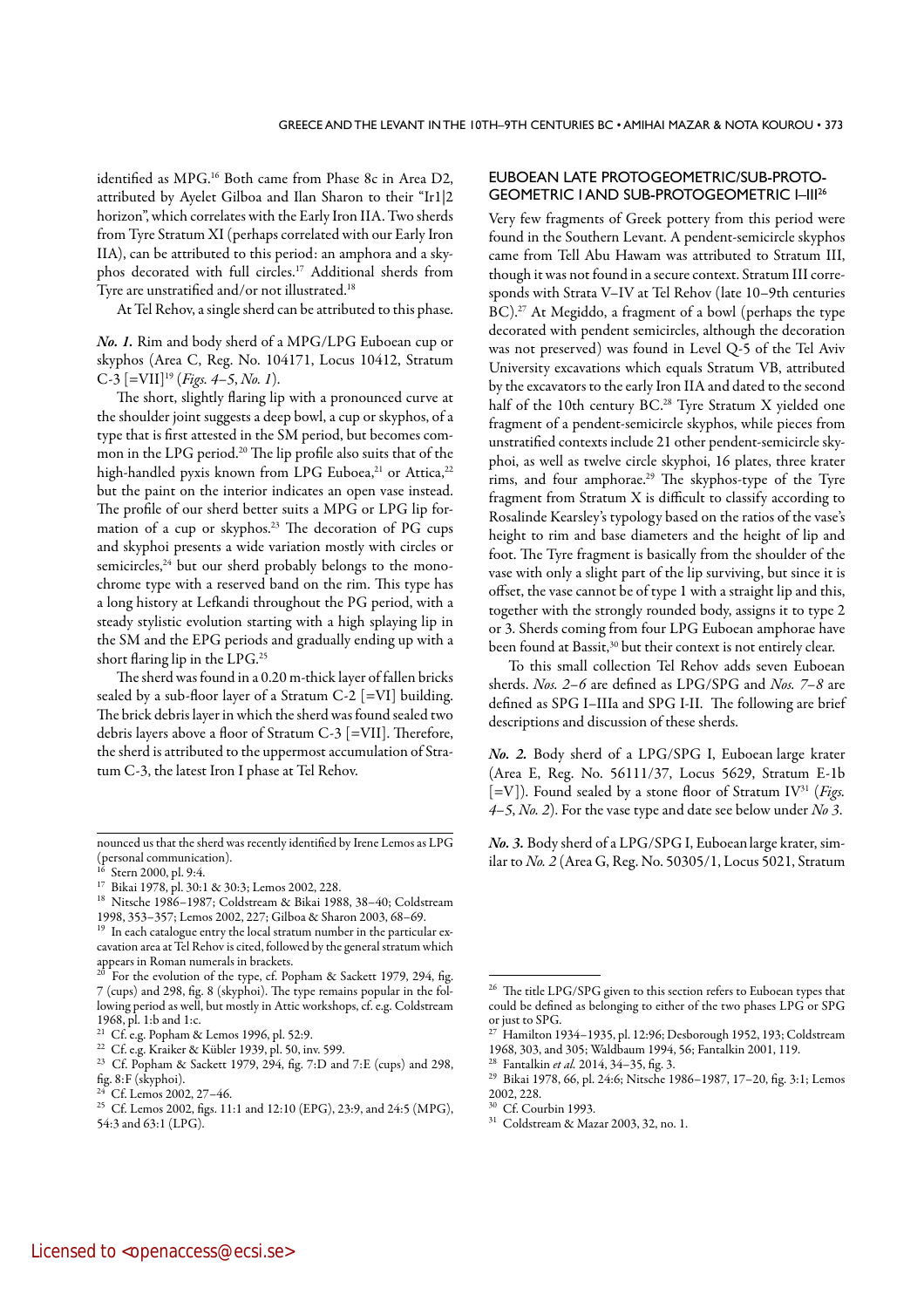

*Fig. 4. Cat. Nos. 1–5, Euboean PG sherds (1:2).* 

G-2a [=VI]). Found in brick debris layer between two floor surfaces, both attributed to Stratum G-2a32 (*Figs. 4–5*, *No. 3*).

The sherd comes from the lower body part of a PG highfooted krater of the same type as the sherd *No. 2*, which is a body fragment from the widest diameter of another krater. The PG high-footed krater decorated with large sets of concentric circles separated by groups of vertical lines that may often enclose rectilinear motifs, is a popular vessel type.<sup>33</sup> As noted by Coldstream, who identified and discussed the sherds *Nos. 2* and *3*, 34 the type is absent from the cemeteries

<sup>32</sup> Coldstream & Mazar 2003, 32, no. 2.<br><sup>33</sup> Depharaugh in Bopham & Sockett 19

of Lefkandi, but it is well documented by LPG and SPG fragments from the settlement of Xeropolis at Leflkandi.<sup>35</sup> Complete kraters of this type are known only from the cemetery of Marmariani in Thessaly.36 Thessalian high-footed kraters are thought to derive from Euboean models and thus their dating has a wide range from LPG to SPG IIIa.37 Our sherd is dated

<sup>33</sup> Desborough in Popham & Sackett 1979, 327–329.

<sup>34</sup> Coldstream & Mazar 2003, 32, nos. 1–2.

<sup>35</sup> Cf. Popham & Sackett 1979, pls. 28:70/P1; 29:B for some parallels in the SPG deposit from Area SL, but a LPG date cannot be excluded.

Desborough 1952, pl. 23.

<sup>37</sup> Cf. Coldstream & Mazar 2003, 36–37.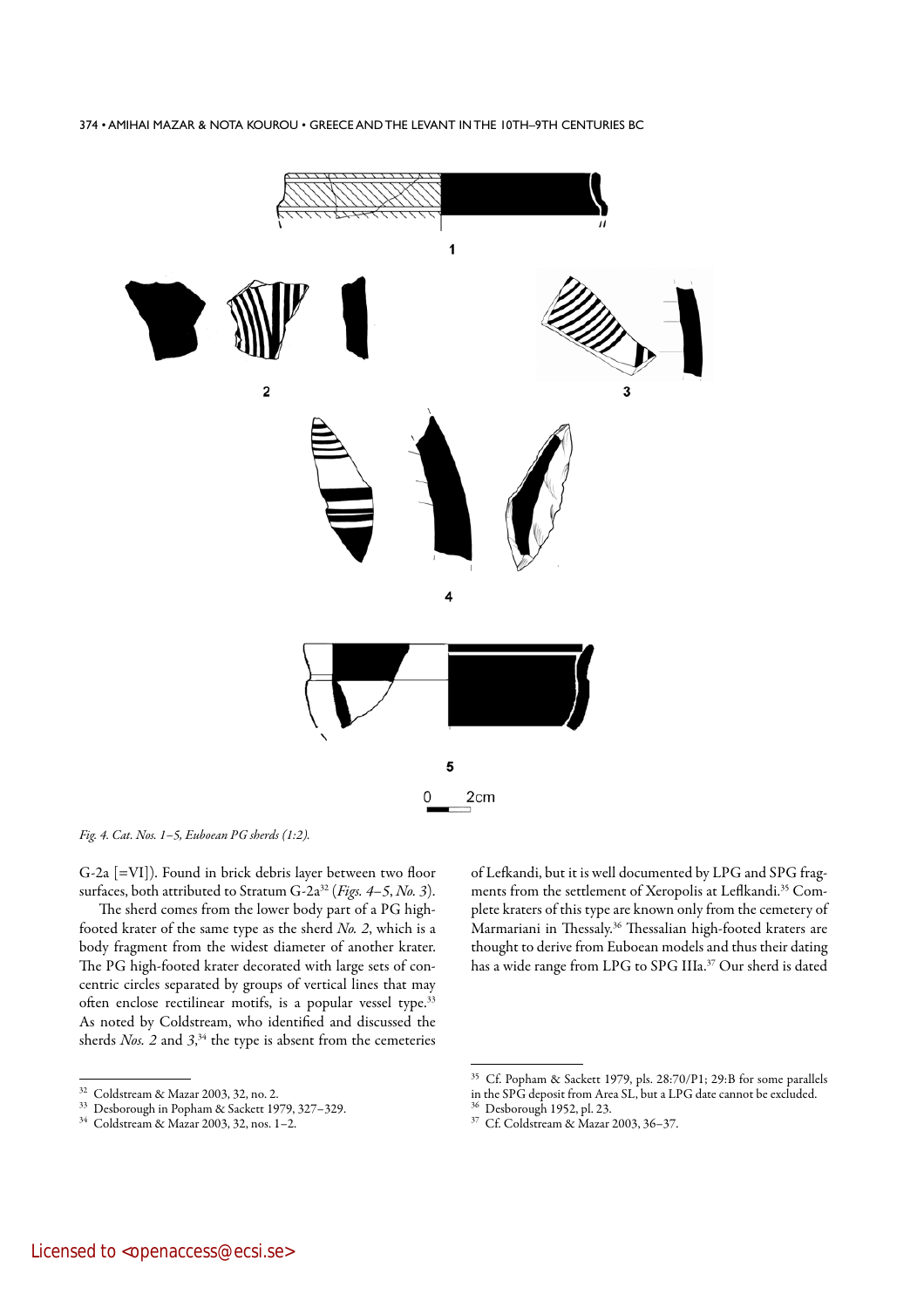

*Fig. 5. Cat. Nos. 1–5, Photographs (1:2).*

to the LPG period on the basis of parallels from the deposit in Area SL at Lefkandi that included LPG fragments.<sup>38</sup>

*No. 4.* Body sherd of a large LPG/SPG I Euboean krater, similar to *Nos. 2–3* (Area C, Reg. No. 75144/1, Locus 7491, Stratum C-2 [=VI]). Found on a beaten-earth floor of a room in Building CT (*Figs. 4–5*, *No. 4*).

This shoulder sherd preserves the lower part of a set of concentric circles and its profile conforms to that of the almost straight-sided krater represented at Lefkandi by an intact large-size krater and some other mostly fragmentary examples of medium size.39 Our fragment seems to belong to the standard krater type with thick straight-sided walls, a flat rim, and a conical foot, which is a standard Euboean shape.<sup>40</sup> The decoration with concentric circles is common on kraters, but the small size of this fragment does not allow any certain reconstruction of the general decorative scheme, although it seems to conform better to that with circles lined up plainly in a frieze.<sup>41</sup>

*No. 5.* Rim and body sherd of a LPG/SPG I Euboean skyphos (Area C, Reg. No. 14006/10, Locus 1405, topsoil)<sup>42</sup> (*Figs. 4–5*, *No. 5*).

This sherd, identified by Coldstream,<sup>43</sup> comes from the shoulder of a characteristic and widely exported LPG/SPG I skyphos type decorated with pendent concentric semicircles. The oblique daub of paint at the left-hand break indicates a horizontal handle and a position of the sherd near its root. The sherd belongs to Kearsley's type 2, which has a low ring foot, slightly concave lip and sharply offset rim.<sup>44</sup> The stylistic and chronological evolution of pendent semicircle skyphoi, which are well documented at Lefkandi, is reflected in the successive changes of shape and decoration. There is a gradual evolution in the design of the sets of semicircles, which are separated from each other on early examples, but become intersecting one another later. Similarly, the form changes drastically in time and the lip profile from large and high on early examples turns to low and narrow on later ones. The profile of our sherd has a close counterpart at Lefkandi in Toumba Tomb 42 with sets of semicircles intersecting one another, which is dated to SPG I.<sup>45</sup>

*No. 6.* Body sherds of a SPG II Euboean large, elaborate pyxis (*Figs. 6–7*).

Six sherds of the same vessel were found in Area B, scattered in five different loci over a distance of 9 m, with height differences of up to 1 m, in an open area which suffered from erosion prior to the construction of Stratum IV. Six of these sherds were combined into two large fragments belonging to the main frieze of the vessel and including three battlements and a lattice pattern.

*Fragment 1*: three joining sherds from two different loci (Reg. Nos. 42496/1–2, Locus 4242, Stratum B-5 [=V–IV]; Reg. No. 42065/7, Locus 3243, Stratum B-5a [=IV]).

*Fragment 2*: three joining sherds from three different loci (Reg. No. 42320, Locus 4223, Stratum B-5a [=IV]; Reg.

<sup>38</sup> Popham & Sackett 1979, 49; cf. Coldstream & Mazar 2003, 36–37.

<sup>39</sup> Cf. Lemos 2002, figs. 71:2, 74:1, 75:1–2.

<sup>40</sup> For the typology of Euboean kraters, see Lemos 2002, 48–52. Also, cf. Catling & Lemos 1990, pl. 54.

Cf. e.g. Catling & Lemos 1990, pl. 53, no. 271, krater-bowl of medium size. But it does occur on larger kraters, cf. e.g. Popham & Sackett 1979, pl. 35.

<sup>42</sup> Coldstream & Mazar 2003, 33, no. 3.

<sup>43</sup> Cf. Coldstream & Mazar 2003, 33, no. 3.

<sup>44</sup> Kearsley 1989, 87–93, type 2.

<sup>45</sup> Popham & Lemos 1996, pl. 46:6; for the date see Popham *et al.* 1982, 245.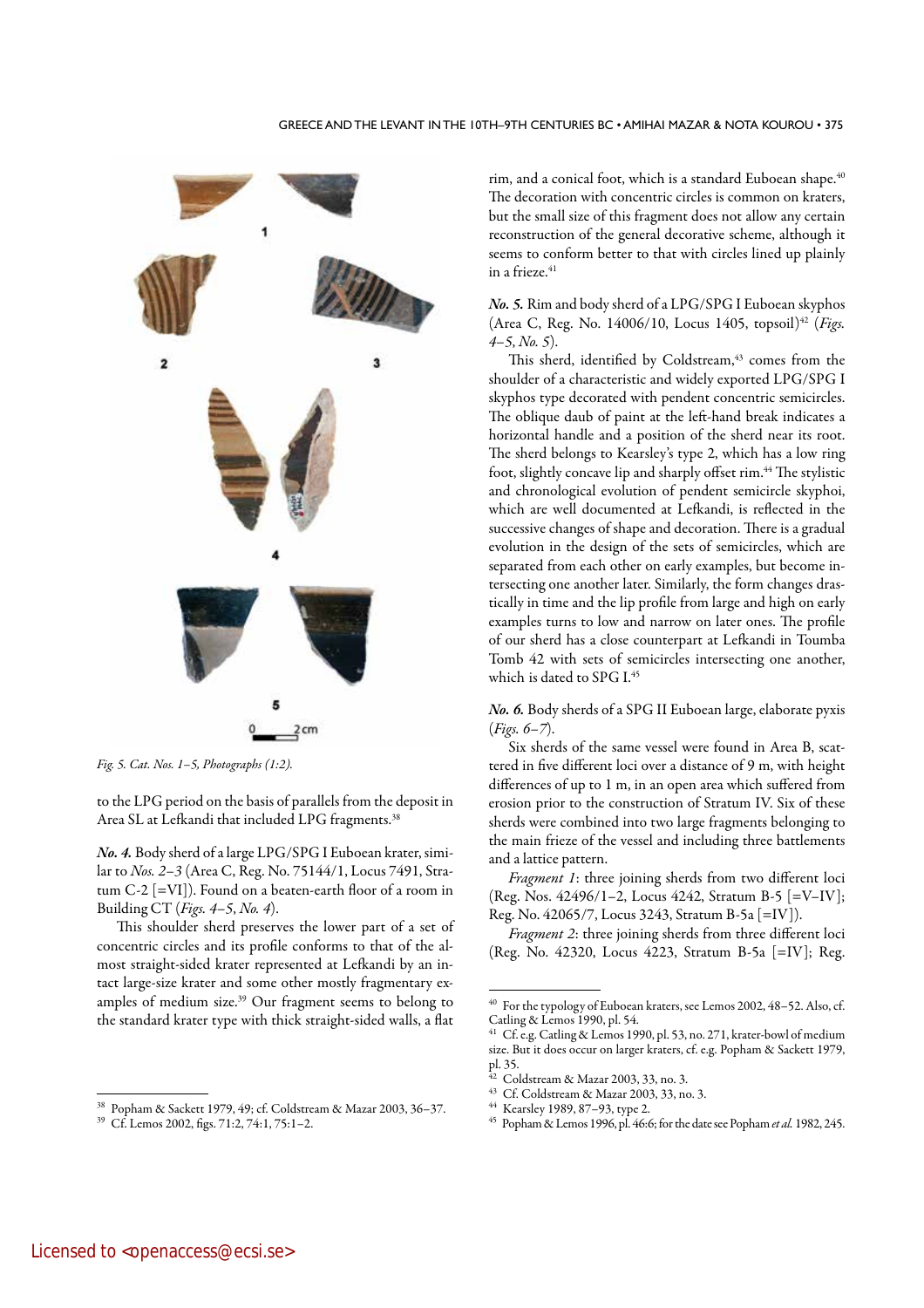

*Fig. 6. Cat. No. 6, Euboean SPG II pyxis (1:2).* 

No. 62164, Locus 6223, Stratum B-5 [=V–IV]; Reg. Nos. 62196/2, 1, Locus 6246, Stratum B-5 [=V–IV]).

The sherds were found in layers of brick debris and ashy occupation debris in the western and central part of Area B. This was an open space between two buildings in Stratum B-5a, and a new structure was founded in this area in Stratum B-5a. Three of the five loci in which the sherds were found came from earth layers where it was impossible to distinguish between Strata B-5b and B-5a [=general Strata V–IV]. Two other loci were attributed to layers related to the construction Stratum B-5a [=Stratum IV]. The scatter of sherds of the same vessel over such a large area is one of the indications that levelling operations were conducted by the builders of Stratum B-5a in this area. If this interpretation is correct, then the vessel should be attributed to the previous phase, Stratum B-5b [=general Stratum V].46

These six sherds come from a PG large globular pyxis of a type current in Euboea during the SPG II–IIIa styles. The Euboean globular pyxis with a sharply everted lip and a low foot, which is decorated with a battlement or other rectilinear motifs of the local repertoire, descends from Attic LPG models.47 In Euboea it is a short-lived type, current only in SPG II– IIIa styles. Our pyxis finds its closest parallel in a pyxis from

<sup>46</sup> In the first publication (Coldstream & Mazar 2003, 34, nos. 5–6) these sherds were attributed to general Stratum V since, at that time, both local Strata B-5b and B-5a were thought to correlate with this stratum while Stratum B-4 was correlated with general Stratum IV. This was revised in later excavation seasons so that Stratum B-5b correlates with general Stratum V and Stratum B-5a with general Stratum IV.

Toumba Tomb 80, which is precisely dated in SPG II.<sup>48</sup> An Attic EG II lipless pyxis with an inset rim from the same tomb, which contained quite a number of local Euboean SPG II vessels,49 provides *"*a useful correlation with the contemporary Attic sequence".<sup>50</sup> As noted by Coldstream, who identified our vase and dated it to the SPG II period, the globular pyxis with battlement occurs in single graves at Lefkandi together with pendent semicircle skyphoi of types also represented in Rehov.51 But this vessel type was not frequently exported and the only other occurrence of such a vessel in the Levant is in a Phoenician tomb at Tambourit in coastal Lebanon.<sup>52</sup>

*No. 7.* Body sherd of a Euboean SPG I–IIIa skyphos with intersecting pendent semicircles (Area C, Reg. No. 24160/4, Locus 2405, Stratum C-1a [=IV]). Found in destruction layer in a well-defined room (*Figs. 8–9*, *No. 7*).

This sherd, identified by Coldstream,<sup>53</sup> belongs to the pendent semicircle skyphos type with the relatively deep profile, known from skyphoi found in the Lefkandi graves of SPG I– IIIa styles.54

Later skyphoi are shallower versions and become frequent after the abandonment of the known Lefkandi cemeteries.<sup>55</sup>

- Kearsley 1989, types 2, and 3.
- <sup>55</sup> Kearsley 1989, types 4, and 5.

<sup>47</sup> Desborough in Popham & Sackett 1979, 327–329.

 $^{48}$  Popham & Lemos 1996, pl. 81.

Popham & Lemos 1996, 81, no. 40.

<sup>50</sup> Coldstream in Coldstream & Mazar 2003, 34–35, nos. 5–6.

<sup>51</sup> Coldstream in Coldstream & Mazar 2003, 39.

<sup>52</sup> Courbin 1977.

 $^{53}$  Coldstream in Coldstream & Mazar 2003, 33, no. 4.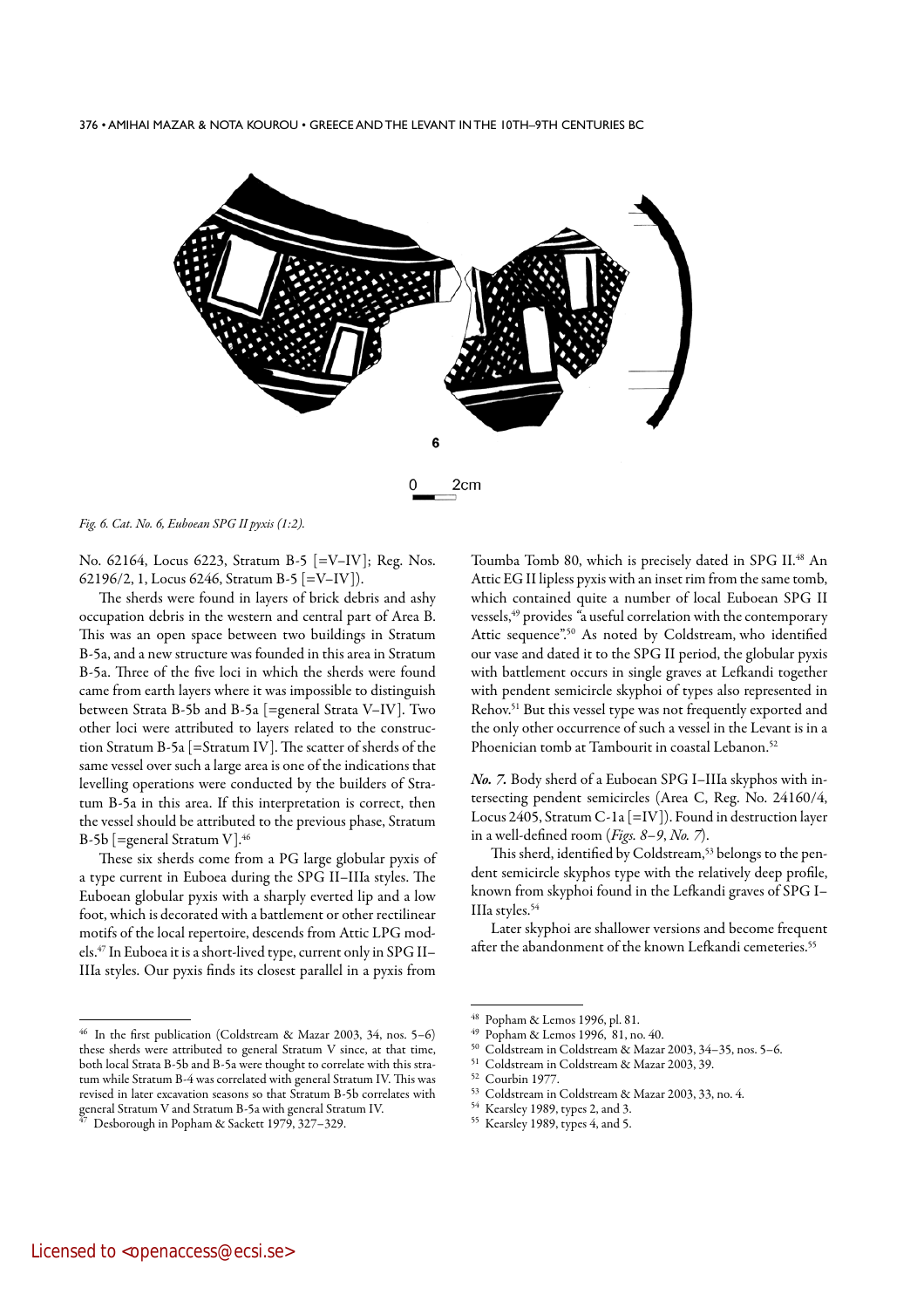#### GREECE AND THE LEVANT IN THE 10TH–9TH CENTURIES BC • AMIHAI MAZAR & NOTA KOUROU • 377



*Fig. 6a. A complete pyxis, similar to Cat. No. 6, from Lefkandi, Palia Parivolia Grave 21 (reproduced with permission from Popham & Sackett* 

*No. 8.* Body sherd of a Euboean SPG I/II bowl (Area C, Reg. No. 114136, Locus 10492, Stratum C-1a [=IV]). Found in destruction debris on the floor of a room in Building CP, an exceptional building containing a rich variety of finds (*Figs. 8–9*, *No. 8*).

The vigorously curved profile of this fragment and the entirely painted interior suggest a globular bowl of an odd type, which cannot be exactly paralleled among open vases at Lefkandi or anywhere else. A small bowl from a Lefkandian grave dated to the SPG I<sup>56</sup> and an almost identical vase from Naxos found in a LPG grave,<sup>57</sup> both handmade and slipped, offer good parallels to our vase, especially as its lustrous black surface points to black-slipped wares known from Euboea,<sup>58</sup> and a few other sites in the central Aegean.<sup>59</sup> The rounded contour of the Tel Rehov vase is similar to that of the globular pyxis, which is a common closed shape in LPG and SPG styles.<sup>60</sup> In Euboea, the globular pyxis normally has a dark background with only a reserved decorative zone on



*Fig. 7. Cat. No. 6 (photographs).* 

its belly or more rarely a little higher towards the shoulder,<sup>61</sup> but monochrome examples also occur and a pyxis of this type from the SPG I–II tomb 47 of the Palaia Perivolia cemetery at Lefkandi suggests the same date for our vase.<sup>62</sup>

## ATTIC EARLY GEOMETRIC

No Attic vases in an EG style have been identified in the Levant. A glazed cup from Tell Abu Hawam Stratum III found together with a fragment of a SPG III pendent semicircle skyphos of type 5 was defined by Willian Hamilton as Attic EG II,<sup>63</sup> but this was strongly questioned by Coldstream, who based on fabric and shape identified it as Atticizing MG I possibly Cycladic.<sup>64</sup>

At Tel Rehov, two sherds can be attributed to this style.

*No. 9.* Rim and body sherd of an Attic EG II skyphos or a onehandled cup (Area C, Reg. No. 104170, Locus 9451, Stratum

<sup>56</sup> Popham & Sackett 1979, pl. 268:a.

<sup>57</sup> Kourou 2015, 92, fig. 10.

<sup>&</sup>lt;sup>58</sup> Cf. e.g. Popham & Sackett 1979, 346–347.

Cf. e.g. Lemos 2002, 83.

<sup>60</sup> Cf. Popham & Sackett 1979, 327–331; Lemos 2002, 77–79.

<sup>&</sup>lt;sup>61</sup> Popham & Sackett 1979, pl. 102.<br><sup>62</sup> Cf. Bankara & Sackett 1979, pl. 1

Cf. Popham & Sackett 1979, pl. 151:10.

<sup>63</sup> Hamilton 1934–1935, 23–24, pl. 2:96 and pl. 13:95. Cf. also, Clairmont 1955, 99.veh; Waldbaum 1994, 56, figs. 2–3 and for the pendent semicircle skyphos, cf. Kearsley 1989, 63, no. 212.

<sup>64</sup> Coldstream 1968, 303. Cf. also, Courbin 1993, 95.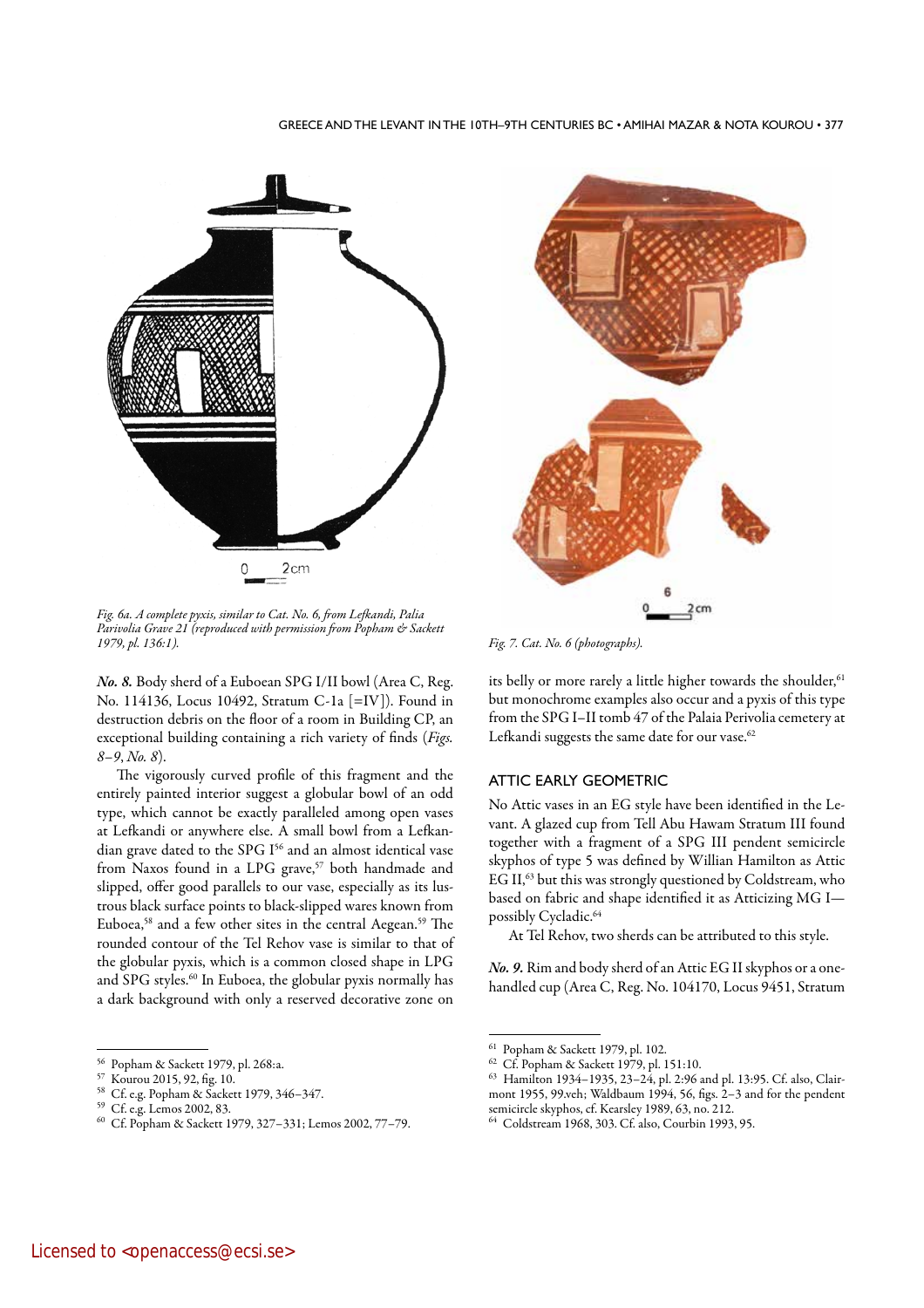







*Fig. 8. Cat. Nos. 7–8: Euboean SPG; Cat. Nos. 9–11: Attic EG; Cat. Nos. 12–13: Attic MG; Cat. No. 14: Euboean(?) Late MG.*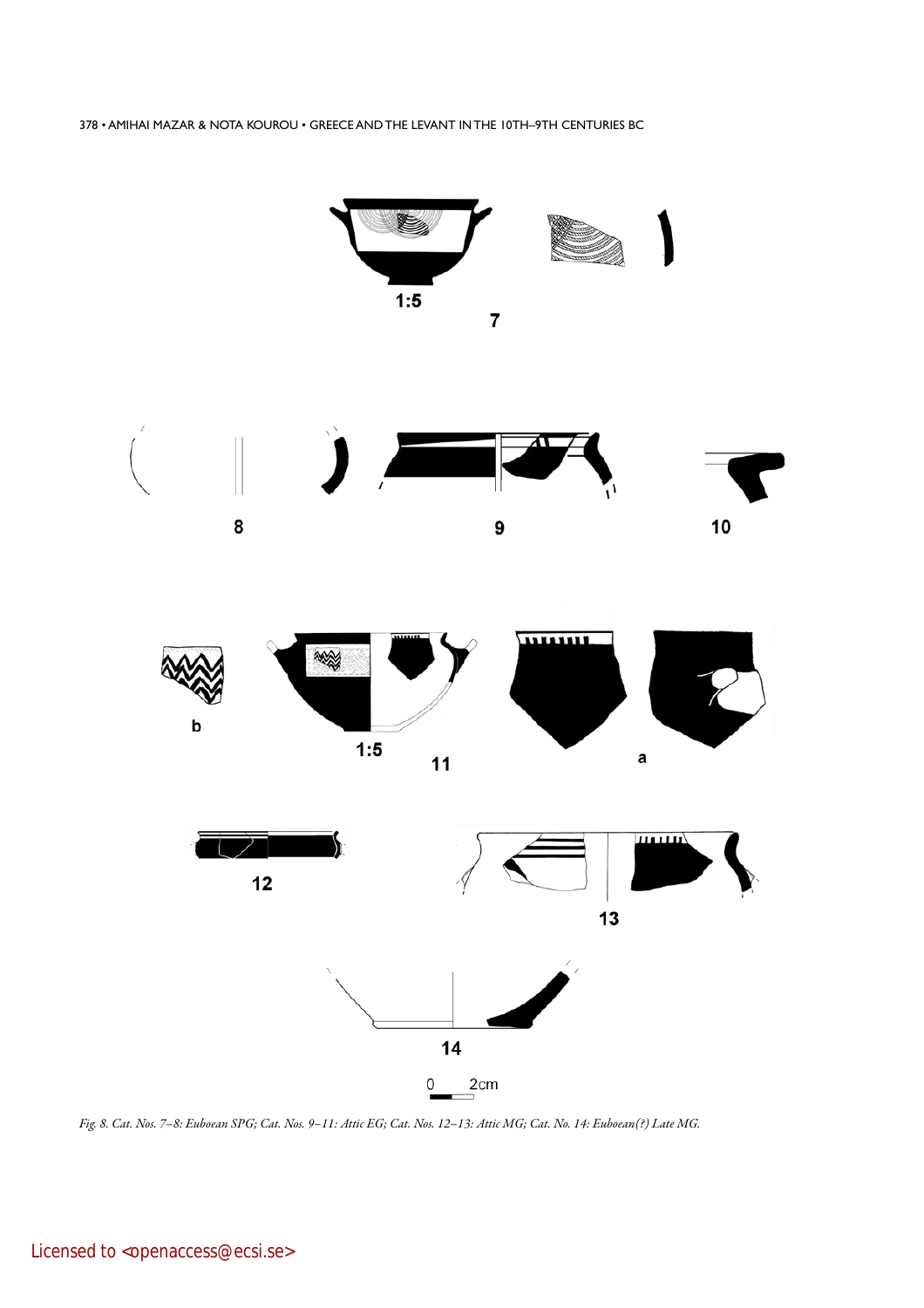

*Fig. 9. Cat. Nos. 7–14, photographs (1:2).*

 $C-1b$   $[=V]$ ). Found in the area of the apiary sealed by thick destruction debris (*Figs. 8–9*, *No. 9*).

The short offset lip points to an EG II form of a shallow skyphos, or a one-handled cup. The groups of small vertical lines on the reserved inner side of the lip, which constitute a typical element of EG and MG Attic skyphoi,<sup>65</sup> imply that the vase could hardly have been another shape. Contemporary cups normally have a simple reserved line at that place instead.<sup>66</sup>

*No. 10.* Lip and rim sherd of an EG II Attic krater (Area E, Reg. No. 46122/12, Locus 4610, Stratum E-1a–b [=IV–V]). Found in brick debris in the courtyard of an open-air sanctuary (*Figs. 8–9*, *No. 10*).

The concave lip turned outwards to form a flat rim conforms precisely to that of large Attic kraters from EG II contexts.67 The large Attic krater, which makes its appearance in EG but develops further in the MG period, is an emblematic shape known in Athens almost exclusively from mortuary contexts. In spite of their richly decorated body, EG Athenian kraters normally have a glazed lip and only later in the MG period a reserved band on the rim gets some decoration of small dots or stripes.<sup>68</sup>

#### MIDDLE GEOMETRIC I–II

Several MG sherds were found in the Southern Levant. Only two came from a reliable stratigraphic context: the first is a cup from Tell Abu Hawam Stratum III, defined by Coldstream as possibly Cycladic with Attic elements.<sup>69</sup> Another skyphos fragment from the same site, "stored in the Palestinian Archaeological Museum (PAM/Rockefeller)" is assumed to be from the same context, but the vase is of a later MG II/LG I date.70 Another MG sherd is a handle fragment of a Greek krater from Tel Beth Shean Stratum P-8' (early to mid-8th century BC), identified as most probably belonging to MG II.71 The design has good parallels in Attica, but the handle has a bichrome decoration, which may imply a local Near Eastern or Cypriot workshop.72 Additional MG sherds came from unreliable contexts. These include two sherds of a single Attic MG I–II bowl from Megiddo<sup>73</sup> from the Strata V–IV range, a cup from Tel Miqne found in unclear context,74

<sup>65</sup> Cf. e.g. Kübler 1954, pl. 89, inv. 247 from Grave 75a and inv. 413 from Grave 14.

<sup>&</sup>lt;sup>66</sup> Cf. e.g. Kübler 1954, pl. 105.

 $^{67}$  Cf. e.g. Kübler 1954, pl. 17, inv. 935 from Grave 2.  $^{68}$  Cf. e.g. Coldstream 1968, pl. 5:f (MG II).

<sup>69</sup> Coldstream 1968, 303; Waldbaum 1994, 56, figs. 2–3.<br><sup>70</sup> Herrera & Balensi 1986, 169–171, fig. 1:c.

<sup>&</sup>lt;sup>71</sup> Kourou, cited in Mazar 2006, 378–380, pl. 26:12.<br><sup>72</sup> Cf. Locally made Near Eastern pottery in a Cro

Cf. Locally made Near Eastern pottery in a Greek Geometric style is not common. Beyond the Tel Beth Shean sherd only two other fragments have been claimed as local Near Eastern imitations of Greek Geometric wares: one from Bassit and another from Tell Rachidieh (cf. Luke 2003, 38, and 41). The so-called Al Mina ware (Boardman 1959) was finally proved to be of Cypriot production ( Jones 1986, 694).

<sup>73</sup> Clairmont 1955, pl. 20:1–2; similar to our *No. 11*, see below. <sup>74</sup> Waldbaum 1994, 57, fig. 6.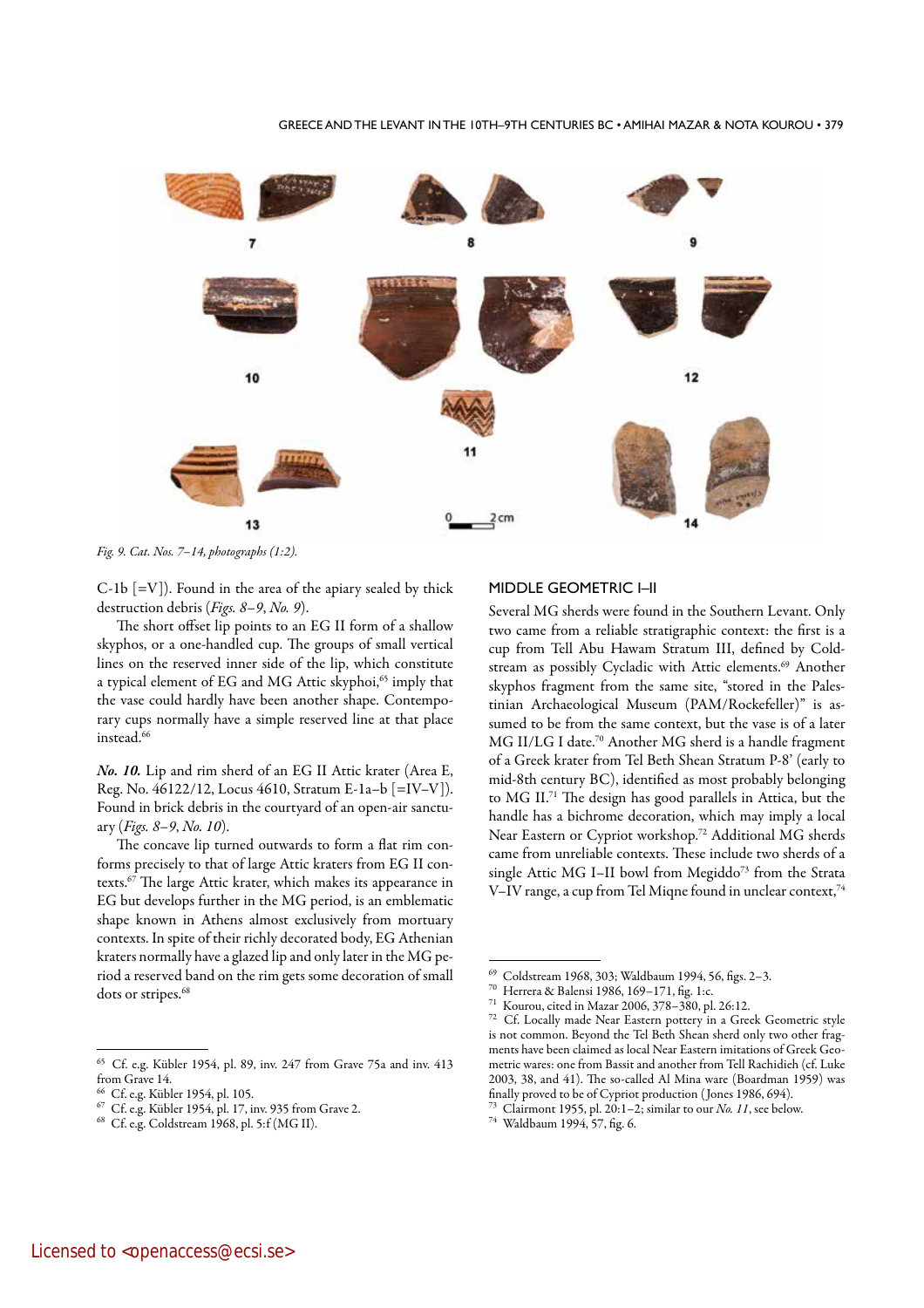and eleven MG II sherds found at Samaria.75 A small number of MG sherds have been found in the Northern Levant at several coastal sites of the Phoenician littoral, in the ʻAmuq Plain and at Hama.76

At Tel Rehov, we can add four items to this list.

*No. 11a–b.* Two sherds of an Attic Early MG I skyphos (Area C, Reg. No. 54318, Locus 5445, Stratum C-1a [=IV]). The fragment includes a rim, body, and part of the handle (Area C, Reg. No. 54317, Locus 5444, Stratum C-1a [=IV] body fragment) (*Figs. 8–9*, *No. 11*).

The two sherds, most probably belonging to the same skyphos, were found in a thick destruction layer in two adjacent small rooms of Building CF, which was destroyed by fire at the end of Stratum IV. This building yielded a significant collection of pottery, cult objects, an inscription, and other finds, and is considered to be the house of an élite family.

The fragments from both sites were first recognized by Coldstream as belonging to a characteristic MG I skyphos type,<sup>77</sup> which is known in the Southern Levant from two rim fragments found in a not-entirely clear context at Megiddo.78 The vase type with a broad and shallow body, a low offset lip and a ring foot occurs in Attic graves of an early MG I date,<sup>75</sup> which are contemporary with SPG IIIa at Lefkandi. As already noted by Coldstream,<sup>80</sup> the decoration of our skyphos with a multiple zigzag in a reserved panel and groups of bars placed in a narrow, reserved band inside the rim implies a date slightly earlier than that of the Megiddo skyphos whose rim is simply coated in the manner of EG II skyphoi with only a reserved window panel on shoulder.<sup>81</sup> The shape of the Attic skyphos has a steady evolution from a wide, low body form in the EG to a deeper one in the MG that becomes even deeper in MG II. The Tel Rehov *No. 11* skyphos finds its best parallels in MG I, such as the skyphos in Kerameikos Grave 12, which dates to the last phase of MG I, 850 BC.82

*No. 12.* Lip and body sherd of an Attic or Atticizing MG I skyphos or of a one-handled cup (Area C, Reg. No. 105152,

Locus 10487, Stratum C-1a [=IV]). Found in destruction debris on a floor in the western part of Building CX (*Figs. 8–9*, *No. 12*).

The low, offset lip better corresponds to that current on MG I Attic cups or skyphoi, which continue the EG fairly short-lip type. The single horizontal line decorating the reserved lip points to the same style as in MG II, when there is more than one line on the by-then vertical lip.<sup>83</sup> The spreading out of black paint on this sherd seems larger than that common on MG I skyphoi accommodating an elongated panel between the handles. It rather suggests a one-handled cup, either black-glazed, which is a very common type in MG I<sup>84</sup> or with a relatively short panel in between the handles.<sup>85</sup>

*No. 13.* Rim and body sherd of an Attic MG I/II skyphos or a one-handled cup (Area B, Reg. No. 42381, Locus 2265, Stratum B-3' [=III]). Found on a beaten-earth floor dated by  ${}^{14}C$ to the 8th century BC (*Figs. 8–9*, *No. 13*).

The barely visible plastic wart on the shoulder of this sherd suggests a one- handled cup rather than a skyphos. One-handled cups with plastic warts on the shoulder become common from the EG,<sup>86</sup> but the reserved surface suggests a slightly later date in MG I/II and more specifically at the end of MG I (*c.*  800 BC). Also pointing to the same date is the short, slightly offset rim starting to get an almost-vertical profile of the type that dominates in MG II.87 Plastic warts are more common on Atticizing cups,<sup>88</sup> but the fabric of this sherd indicates an Attic workshop.

*No. 14.* Base and lower part of the body of an Atticizing Euboean MG II skyphos or cup (Area C, Reg. No. 24093/3, Locus 2403). Found in topsoil in Area C, just above Stratum IV architecture in an area which was not settled after the destruction of Stratum IV (*Figs. 8–9*, *No. 14*).

The identification of this sherd is not entirely safe as its surface is very much damaged and eroded. The profile of this sherd with a short ring base and the wide flare of the walls conforms to that of a skyphos or a one-handled cup of MG II style.89 The poorly preserved painted decoration makes identification difficult, but it seems that there is a band of black glaze just above the ring base and some horizontal lines slightly higher. If this reading of the glaze is correct then it points to a MG II late type of skyphos with a richly decorated frieze in

<sup>75</sup> Luke 2003, 34 (with references). Two EGII/MGI sherds were recently found in a 9th century context at Tel Abel Beth-Maachah, the northernmost mound in Israel. Our thanks to N. Panitz Cohen, R. Mullins and N. Yahalom Mack for this information and for the opportunity to examine these sherds wether physically or through photographs.

<sup>76</sup> Clairmont 1955, 98–100; Coldstream 1968, 302–304, and 310–316; Waldbaum 1994, 57–59; Luke 2003.

 $^{77}$  Coldstream in Coldstream & Mazar 2003, 35–36, nos. 7–8.<br> $^{78}$  Claimage 1955, al 2011, 2

<sup>&</sup>lt;sup>78</sup> Clairmont 1955, pl. 20:1–2.<br><sup>79</sup> Cf Kübler 1954, pl. 89, pos

<sup>79</sup> Cf. Kübler 1954, pl. 89, nos. 886–887; Coldstream 1968, 303–304 (the skyphoi are from the Geometric Grave 13 in the Athenian Kerameikos cemetery).

 $\frac{80}{100}$  Coldstream in Coldstream & Mazar 2003, 37–38.

Coldstream 1968, 15, pl. 2:b.

<sup>82</sup> Cf. e.g. Kübler 1954, pl. 89, inv. 892.

<sup>83</sup> Cf. e.g. Coldstream 1968, pl. 2:b (MG I) and pl. 3:b (MG II).

Kübler 1954, pl. 89, no. 886 from Grave 13.

<sup>85</sup> For a close Atticizing parallels from Naxos, cf. Kourou 1999, fig. 19, AK 44.

<sup>86</sup> E.g., Coldstream 1968, pl. 23:e.

 $87$  Cf. e.g. Kübler 1954, pl. 90, no. 2142 from Grave 42 (MG I) and pl. 90, no. 1282 from Grave 69 (MG II).

E.g. Kourou 1999, pl. 40, AK 45-46, and colour plate 2.

<sup>89</sup> Cf. e.g. Coldstream 1968, pl. 4:c.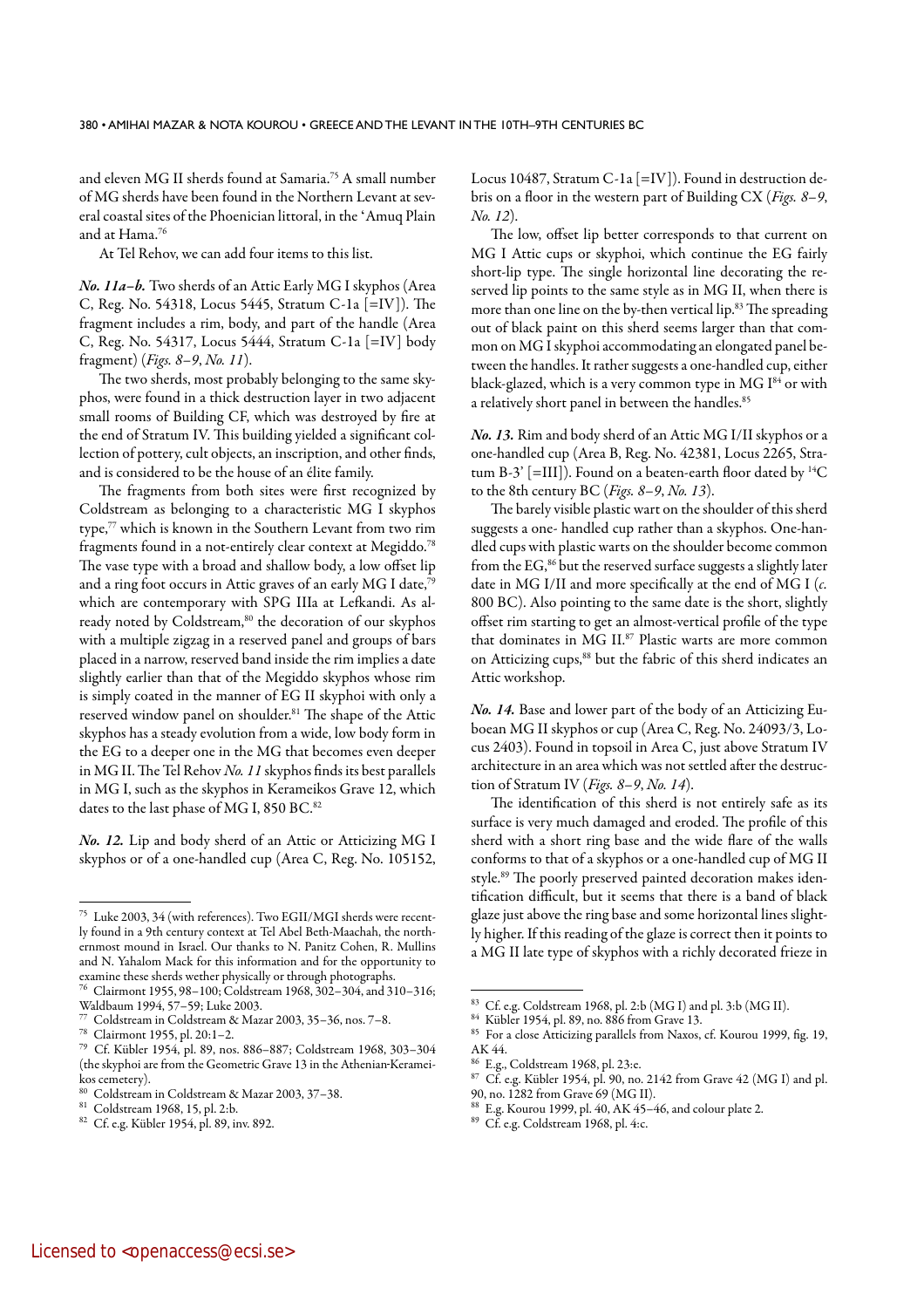the Attic style higher up.<sup>90</sup> But the possibility of a late pendent semicircle skyphos of a SPG III date (Kearsley's type 6)<sup>91</sup> cannot be ruled out. The interior appears to be painted or slipped in solid black. The buff clay would fit an Euboean origin.

# The contribution of the Tel Rehov sherds to the chronological issue

The chronology of Greece in the PG and the Geometric periods, as established by Vincent Desborough in 1952 and Coldstream in 1968, was based on the rather flimsy evidence available at the time. Desborough relied on an estimation of the duration of each phase and on the single pendent semicircles skyphos from Tell Abu Hawam Stratum III,<sup>92</sup> while Coldstream depended on a few SPG and Geometric sherds found in the Levant in the early years of archaeological research,<sup>93</sup> most of them from dubious contexts.<sup>94</sup> Since then, only a few additional Greek sherds have been found in the Southern Levant in secure stratigraphic contexts, with Tel Rehov yielding the largest group of such sherds. These new discoveries, as well as some along the Phoenician littoral, in the Northern Levant and Cyprus, provide a more reliable basis for the chronology of these periods in Greece.

When discussing the absolute chronology of the PG to MG periods in Greece, Coldstream addressed the problem posed by the (then) two known alternative chronological systems for the 10th–9th centuries BC in Palestine: the "High Chronology" (which he termed "Hazorite") and the "Low Chronology" (which he termed "Samaritan", as established by John Crowfoot and Kathleen Kenyon for Samaria), for which he opted.95 The two alternatives correspond more or less to the currently termed High (or Traditional) Chronology<sup>96</sup> versus the Low Chronology as presented by Israel Finkelstein and others in Israeli archaeology.<sup>97</sup> Between these two systems stands the Modified Iron Age Chronology, suggested by one of the authors (Mazar) in 2003. According to this system, the Iron IIA lasted most of the 10th and 9th centuries BC, with two phases: Early and Late.<sup>98</sup> *Table 2* provides a simplified comparison between these three systems. In this paper, we utilize the Modified Chronology.

In the following discussion, arranged by Greek periods MPG/LPG to MG, we present chronological argumentations based on the finds at Tel Rehov and to some extent on the finds at other sites in the Southern Levant mentioned in the previous section; we also discuss a few debated issues related to the dates suggested above.

## EUBOEAN MIDDLE PROTOGEOMETRIC/LATE PROTOGEOMETRIC

The MPG or early LPG bowl from Tel Hadar and the late MPG or early LPG sherd *No. 1* from Tel Rehov came from Late Iron I contexts, while the two MPG/LPG sherds from Dor came from Early Iron IIA context (called by the excavators "Ir1|Ir2 horizon"), and the two items from Tyre XI should probably be correlated with the latter period. These items show that the MPG/LPG phases should be correlated with the later decades of the Iron I and the Early Iron IIA in terms of current Israeli archaeology.

The absolute date of the transition from Iron I to Iron IIA is a debated issue. The conventional date is 1000 BC,<sup>99</sup> while the Low Chronology as suggested by Finkelstein in 1996 and by Sharon, Gilboa, Timothy Jull and Elisabetta Boaretto (2007) lowers this date to *c*. 920/900 BC.<sup>100</sup> A "trapezoidal" approach to Bayesian modelling suggested by Sharen Lee, Mazar and Christopher Bronk Ramsey, based on 420 14C dates from Israel, suggested a transition between Iron I/Iron II starting between 987–947 and ending between 951–917 BC with the middle of the transition between 959–940 BC (all dates are in 1σ or 68% probability range).101 However, radiocarbon dates from the latest Iron I destruction layers in Israel point to an early 10th century BC date. Thus the violent destruction of Megiddo VIA was dated to the late 11th–first half of the 10th century BC or to 1047–996 BC.102 Similar assemblages such

<sup>90</sup> Cf. e.g. Verdan *et al*. 2008, pl. 17:60 (skyphos MG II late). <sup>91</sup> Cf. Kearsley 1989, 103, fig. 41:a.

<sup>92</sup> Desborough 1952, 293–295.

<sup>93</sup> Coldstream 1968, 302–310.

 $^{94}\,$  For a survey of the research see Fantalkin 2001.

<sup>95</sup> Coldstream 1968, 303–310. In a more recent paper, Coldstream (2003) presented his view in support of the Low Chronology, particularly in relation to the 9th-century BC date of the MG period, yet his view was based mainly on the dubious stratigraphic attribution of the MG skyphos from Megiddo. See comment by David Ussishkin in the Addendum to this paper (p. 254) and Mazar 2004, 27–35. Note that Saltz (1978) attempted to utilize the High Chronology in her treatment of Greek Geometric pottery in the East.

 $\frac{96}{7}$  As utilized, for example, in Stern 1993; Mazar 1990.

Finkelstein 1996; somewhat modified in Finkelstein & Piasetzky 2009; 2011. See also Sharon *et al.* 2007b.

<sup>98</sup> Cf. Mazar in Coldstream & Mazar 2003, 40–44; Mazar 2005; 2008a; 2011. The division of the Iron IIA into Early Iron IIA and Late Iron IIA, first suggested by Zeev Herzog and Lily Singer-Avitz (2006) is now accepted by all archaeologists in Israel.

<sup>99</sup> Stern 1993; Mazar 1990, 30.

<sup>100</sup> Finkelstein 1996, 184; Fantalkin 2001, 118; Sharon *et al.* 2007b, 22;<br>Maeir *et al.* 2009, 69, n. 62.

<sup>&</sup>lt;sup>101</sup> Lee *et al.* 2013.<br><sup>102</sup> Finkelstein & Piasetzky 2009; 2011. In spite of these high dates Finkelstein & Piasetzky (2009, 266 and elsewhere) claimed that the Iron I continued even after these destructions in certain sites in the Jordan Valley (Tell el Hama, Tel Rehov, Tel Hadar) well into the second half of the 10th century BC. In the view of Mazar there is no justification for this claim.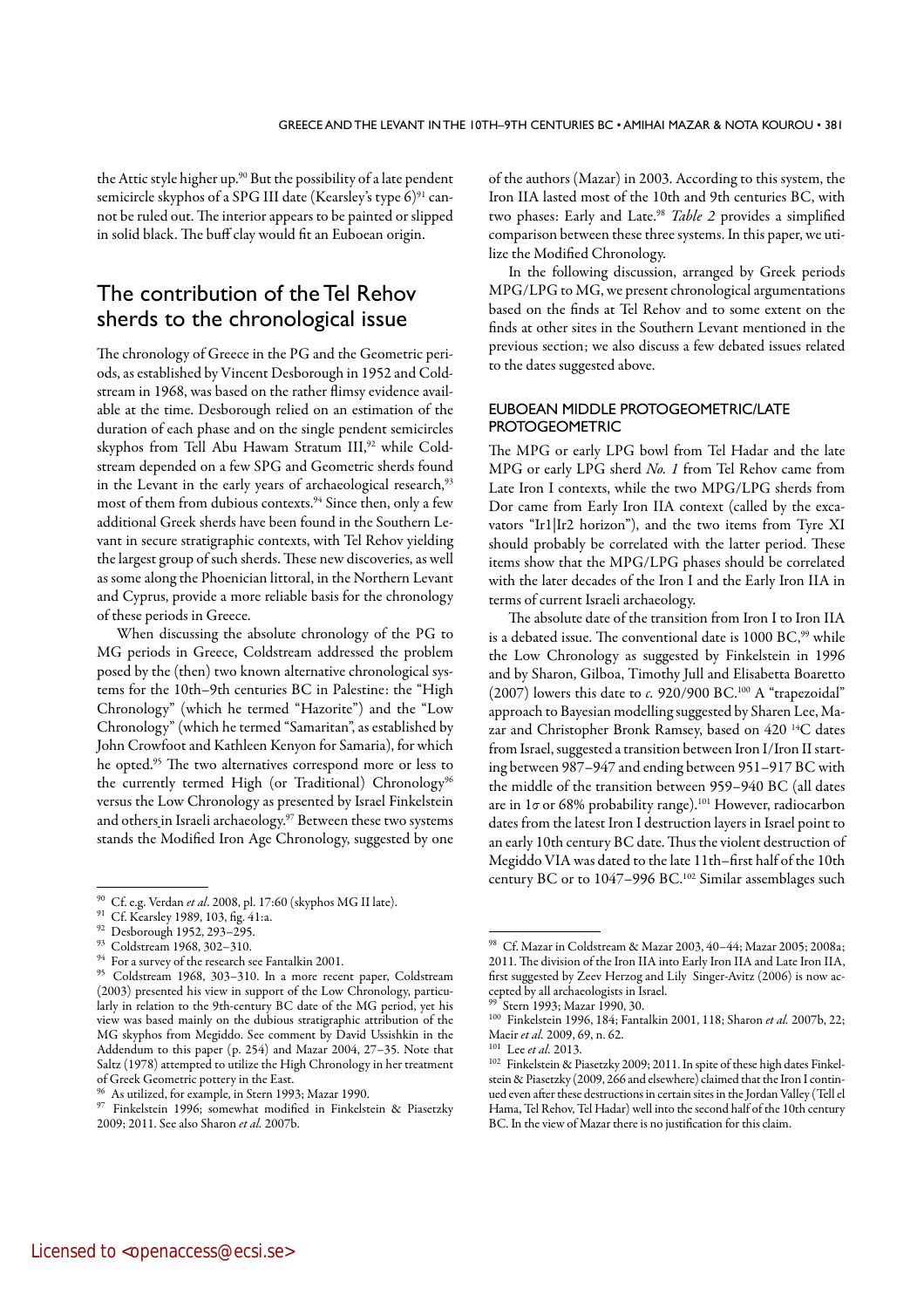| Period         | High Chronology <sup>I</sup><br>ВC | Modified Chronology <sup>II</sup><br>ВC | $Low$ Chronology $III$<br>ВC | Tel Rehov      | Megiddo                  | Dor                                       | Tell Abu<br>Hawam | $Type^{\rm IV}$ |
|----------------|------------------------------------|-----------------------------------------|------------------------------|----------------|--------------------------|-------------------------------------------|-------------------|-----------------|
| Iron $IAV$     | 1200-1150                          | $1200 - 1140$                           | 1175-1125                    | $D-7$<br>$D-6$ | <b>VIIA</b>              | $\overline{\phantom{m}}$                  |                   |                 |
| Iron $IBVI$    | 1150-1000                          | $1140 - 1000/980$ (?)                   | 1125-925                     | VII            | <b>VIB</b><br><b>VIA</b> | Ir1 (divided<br>into four sub-<br>phases) | $IV1-2$           | XIV(?)<br>XIII  |
| Early Iron IIA | $1000 - 900$                       | $1000/980$ (?)-920/900                  | $925 - 875$                  | VI             | Gap?<br><b>VB</b>        | Ir1 2                                     | $IV3-4$           | $XII-X(?)$      |
| Late Iron IIA  |                                    | $920/900 - 830$                         | 875-800                      | $V-IV$         | IVB-VA                   | Ir2a                                      | III               | $X? - IX$       |
| Iron IIB       | 900–700                            | $c. 830 - 730$                          | $800 - 730$                  | $IIIA-B$       | <b>IVA</b>               | Ir2b                                      |                   | VIII-II         |

*Table 2. Comparative table of sites yielding Greek pottery in the Southern Levant and suggested dates according to the High, Modified, and Low Chronologies.* 

*Comments: I According to Stern 1993, 1529. IIAccording to Mazar (Colstream & Mazar 2003, 40*–*44; Mazar 2005; 2008a). Note that the transition Iron I/IIA could occur during the first half of the 10th century BC. IIIAccording to Gilboa* et al*. 2018, Vol. I, 30, table 2:1. IVRelative sequence following Gilboa & Sharon 2003. VAlternative term: "Late Bronze III" (Finkelstein & Piasetzky 2011); LB|Ir1 (Gilboa* et al*. 2018). VIAlternative term "Iron I" (Finkelstein & Piasetzky 2011; Gilboa & Sharon 2003).*

as Yoqneam XVII, Tell Keisan 9, and Tell Qasile X were also dated to the early 10th century BC.<sup>103</sup> A very similar pottery assemblage from Tell Abu el-Kharaz Stratum IX was dated by 14C to the late 12th to mid-11th centuries BC.104 Two 14C dates from Tel Hadar Stratum IV were calibrated to 1043– 979 BC  $(1\sigma)$ ,<sup>105</sup> while an additional series of dates from the same context provided the range of 1017–940 BC (1σ).106 A terminal date for the Iron I of *c.* 1000 BC is supported by the evidence from Khirbet Qeiyafa, a single-period site attributed to a transitional Iron I/Iron IIA phase, dated by a coherent series of <sup>14</sup>C dates to the late 11th–early 10th centuries BC.<sup>107</sup>

The evidence for dating the end of Stratum VII at Tel Rehov is rather complex. No <sup>14</sup>C dates are available from Area C Stratum C-3, where the LPG sherd *No. 1* was found. In the nearby Area D, the last Iron Age I architectural phase (Stratum D-4) was dated by <sup>14</sup>C dates to 1074–1011 (1 $\sigma$ ). It was followed by Stratum D-3 which included only a cluster of pits found in a limited area, containing a small amount of Iron I pottery. Radiometric dates from these pits yielded the wide range 1046–911 ( $1\sigma$ ), some of these dates overlapping those from the preceding and following strata. In the view of Mazar, these pits represent short-lived activity following the end of Stratum D-4, perhaps at the end of the 11th century or beginning of the 10th century BC. The Bayesian model for Tel

Rehov Areas C and D resulted in a transition date from Iron I to Iron II (Strata VII to VI) in the range 936–911 (1σ) or 962–907 ( $2σ$ ).<sup>108</sup> This result would fit the low chronology. Yet the unmodelled dates from Stratum VI and additional considerations justify, in the opinion of Mazar, an earlier date in the first half of the 10th century from the transition between the Iron I and Iron IIA (Strata VII to VI in Tel Rehov, see details concerning Stratum VI in the following section).

A Bayesian model suggested by Alexander Fantalkin, Finkelstein and Eli Piasetzky for sites with Greek imports in the Levant dates LPG to 973-903 BC  $(1\sigma)$ <sup>109</sup> Coldstream's date for the transition from MPG to LPG *c.* 950 BC110 would fit all the Bayesian models mentioned above, but would be too low by at least *c.* 30 years if Mazar's date of *c.* 980 BC mentioned above for the end of Stratum VII is accepted. Such a raise of the MPG/LPG transition would require a condensing of the EPG and MPG to a time span of *c.* 50 years, in line with the dates suggested by Mervyn Popham and Hugh Sackett for Euboea.111 As mentioned, the date 980 BC suggested by Mazar remains debatable, and a more flexible date during the first half of the 10th century BC for the end of Stratum VII at Tel Rehov and the end of LPG may be more realistic.

## EUBOEAN LATE PROTOGEOMETRIC/SUB-PROTO-**GEOMETRIC**

Four sherds in our collection were defined as Euboean LPG/ SPG (*Nos. 2–5*). *Nos. 3–4* came from the Early Iron IIA Stratum VI, *No. 2* came from a Stratum V context, and *No. 5* from topsoil. The precise date of Stratum VI in the 10th century

<sup>103</sup> Mazar & Bronk Ramsey 2008, 166–168, and 176.

<sup>104</sup> Fischer 2013, 515–516.

<sup>&</sup>lt;sup>105</sup> Sharon *et al.* 2007b, 42; Mazar & Bronk Ramsey 2008, 165–167.<br><sup>106</sup> Cited by Fantalkin *et al.* 2014, 31. The Tel Hadar pottery assemblage is still unpublished, yet the pottery forms which were published in preliminary reports and have been circulated in unpublished pottery plates recall Megiddo VI and Tell Abu el-Kharaz IX. Gilboa & Sharon (2003, 68) and Fantalkin *et al.* (2014, 31, table 2, and 34), claimed that the Tel Hadar pottery assemblage may postdate Megiddo VI. It is difficult to jus- $\frac{1}{107}$  tify this separation.

<sup>107</sup> Garfinkel *et al*. 2012.

<sup>108</sup> Mazar & Streit forthcoming; see already Sharon *et al.* 2007a. <sup>109</sup> Fantalkin *et al.* 2014, 31. <sup>110</sup> Coldstream 1968, 327; also Lemos 2002, 24–26.

<sup>111</sup> Popham & Sackett 1979, 356–368.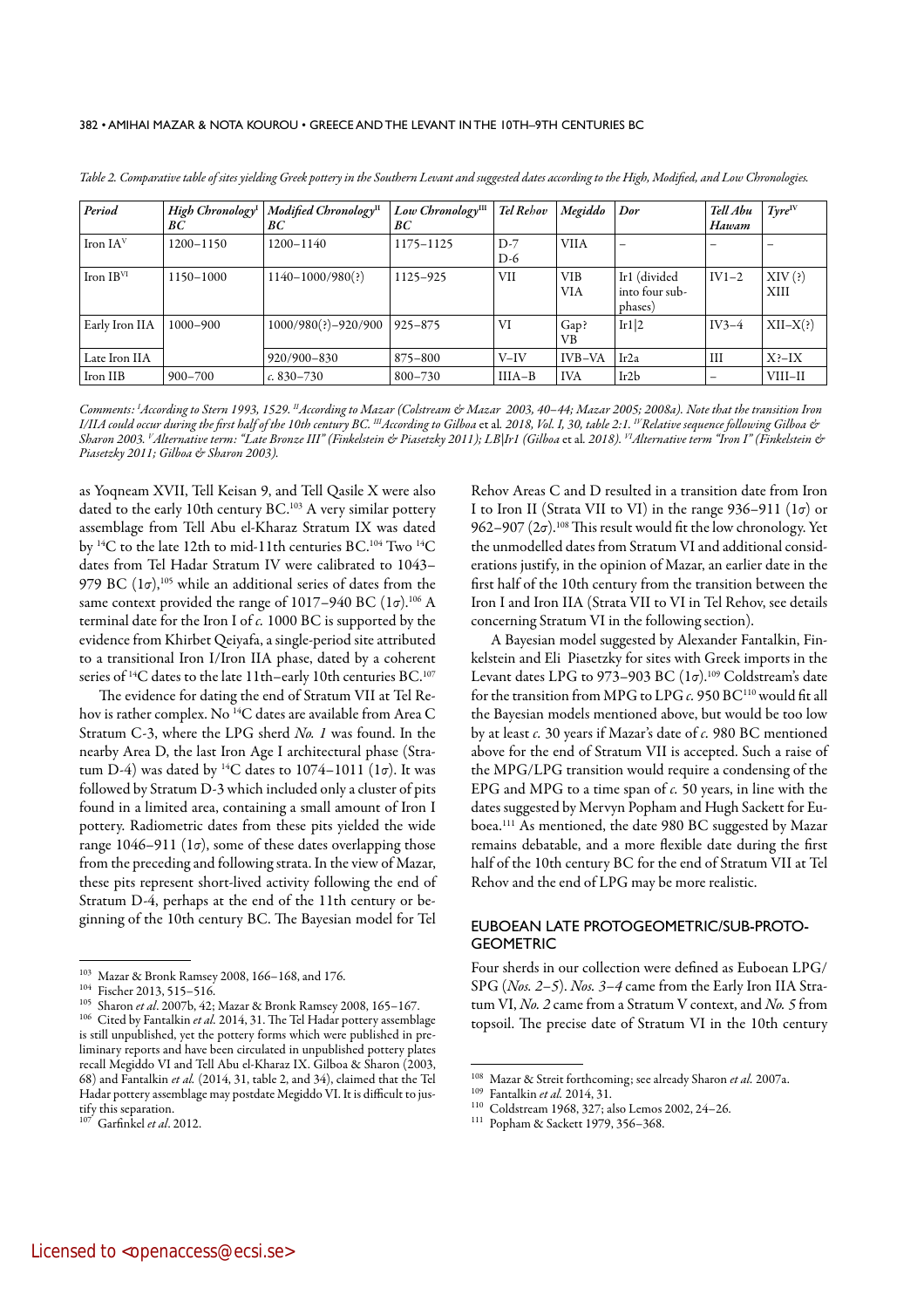BC depends on the radiometric data. Three short-lived samples from Area C with a total of 18 repetitions were measured. The calibrated 1σ dates were 968–898 (Sample R18, average of five repetitions); 994–924 (Sample R19, average of three repetitions) and 968–856 (Sample R20, average of ten repetitions). These indicate a time range covering large part of the 10th century BC. The Bayesian model for Areas C and D suggests the start of Stratum VI in the range 936–911 CalBC and its end to the range 919–916 CalBC. The beginning of the following Stratum V is dated by this model to the years 911– 896 CalBC, and in the model for Area B: 948–896 CalBC. These dates appear to allow Stratum VI too short a time span, as this stratum has two phases and a pottery assemblage of its own which differs from the previous and later strata. In the opinion of Mazar, a longer time range is needed for Stratum VI, as is evidenced by the calibrated unmodelled dates. Therefore, a transition date during the first half of the 10th century between the end of Stratum VII (end of Iron I) and Stratum VI (Early Iron IIA) is suggested. The date *c*. 980 BC is just an estimation, and it could be somewhat lower.

In any event, Coldstream's dates for the LPG (950–900 BC) would fit the time span of Stratum VI, or at least part of it. His dates of the Euboean SPG (900–850 BC) postdate the time range of Stratum VI.

The sherd from Megiddo Stratum Q-5 (correlated with Stratum VB of the Chicago University excavations) mentioned above has been attributed recently to the LPG, although it is admitted that stylistically it could be either LPG or SPG. This is an arbitrary decision based on the authors' assumption that Stratum VB should be defined as Early Iron IIA (dated by them to the 10th century BC).<sup>112</sup>

## EUBOEAN SUB-PROTOGEOMETRIC

We assume that the elaborate SPG II Euboean pyxis *No. 6* arrived at the site during the time of Stratum V. We noted the appearance of this vessel type at Lefkandi in Tomb 80 together with SPG pendent semicircle skyphoi like our *No. 7*, as well as with an Attic MG skyphos like our *No. 11*.

The date of Stratum V is based on six radiometric dates with 18 repetitions from secure loci; these provided dates in the late 10th and early 9th centuries BC.113 The Bayesian model for Areas C and D would condense these dates to *c.* 919–896 CalBC while the Bayesian model for Area B provided a wider range: 948–861 CalBC. These dates are close, although somewhat higher than Coldstream's estimated dates for the Euboean SPG II of 875–850 BC.

Sherds *Nos. 7* (Euboean SPG I–IIIa) and *8* (SPG I/IΙ ) came from Stratum IV which, according to our dates, started *c.* 890/880 BC and ended in a violent destruction attributed to an Aramean conquest *c.* 840/830 BC.114 Thus these two sherds perhaps arrived to the site during the time of Stratum V or in the early days of Stratum IV. Note that no clear SPG III sherds were identified at Tel Rehov, a fact that may fit Coldstream's date of this phase to *c.* 850–750, mostly after the destruction of Stratum IV at Tel Rehov.

#### ATTIC EARLY GEOMETRIC

The Attic EG II sherd *No. 9* was found in Stratum V which, in our view, ended no later than *c.* 890/880 BC. Coldstream's date for the beginning of the period *c.* 875 BC would be close to the terminal date of this stratum.

The Attic EG II sherd *No. 10* was attributed to a Strata V– IV context (where no separation between the two strata could be made). The latter days of Stratum V or the early days of Stratum IV would fit Coldstream's dates.

## MIDDLE GEOMETRIC

Although much weight was given in previous discussions of MG chronology to the two sherds from Megiddo and Tell Abu Hawam,115 other scholars denied their value for chronology due to their insecure contexts.116

The two MG sherds *Nos. 11* and *12* from Tel Rehov were found in the Stratum IV destruction layer. The suggested destruction date of this city of *c.* 840/830 BC (see n. 114) would provide a *terminus ante quem* for the appearance of MG pottery at Tel Rehov. The Attic MG period was dated by Coldstream (1968) to 850–750 BC; if correct, the two

<sup>112</sup> Fantalkin *et al.* 2014, 34–35. In the opinion of Mazar the definition of Stratum VB as Early Iron IIA is questionable since the published pottery is identical to that from Stratum IV–VA which is defined as Late Iron IIA. The only difference is the lack of Cypriot Black on Red (III) in Stratum VB.

<sup>&</sup>lt;sup>113</sup> The following is list of the average  $1\sigma$  CalBC dates from Stratum V, with the sample number. R24 (four repetitions): 902–843; R25: (three repetitions): 928–900; R26 (five repetitions): 926–898; R28 (four repetitions) 894–836; R29a (one repetition) 1008–912; R29b (one repetition) 896–833.

 $^{114}\,$  The Bayesian model for Areas C and D, based on three samples with eleven repetitions suggests the range 904–863 BC (1σ) for the end of Stratum IV; however, the lowest unmodelled dates in this groups are 850, 848, and 809 CalBC. The Bayesian date for Area B, based on three samples with seven repetitions resulted in the date 906–838 CalBC  $(1\sigma)$ for the end of Stratum IV. Two unmodelled dates from Area E are available: one with five repetitions provided the date 832-810 CalBC  $(1\sigma)$ and another (single measurement) provided the dates 920–835 CalBC (1σ). Based on the unmodelled lowest available dates from these contexts and considering the historical feasibility that the destruction of Stratum IV was caused by Hazael early in his reign, the range *c*. 840–830 BC is preferred by Mazar as the most probable destruction date of Stratum IV. <sup>115</sup> Coldstream 1968, 303–304; 2003.

<sup>116</sup> Waldbaum 1994, 56–57; Ussishkin in an addendum to Coldstream 2003; Fantalkin 2001, 119–121; Maeir *et al.* 2009, 69, n. 63.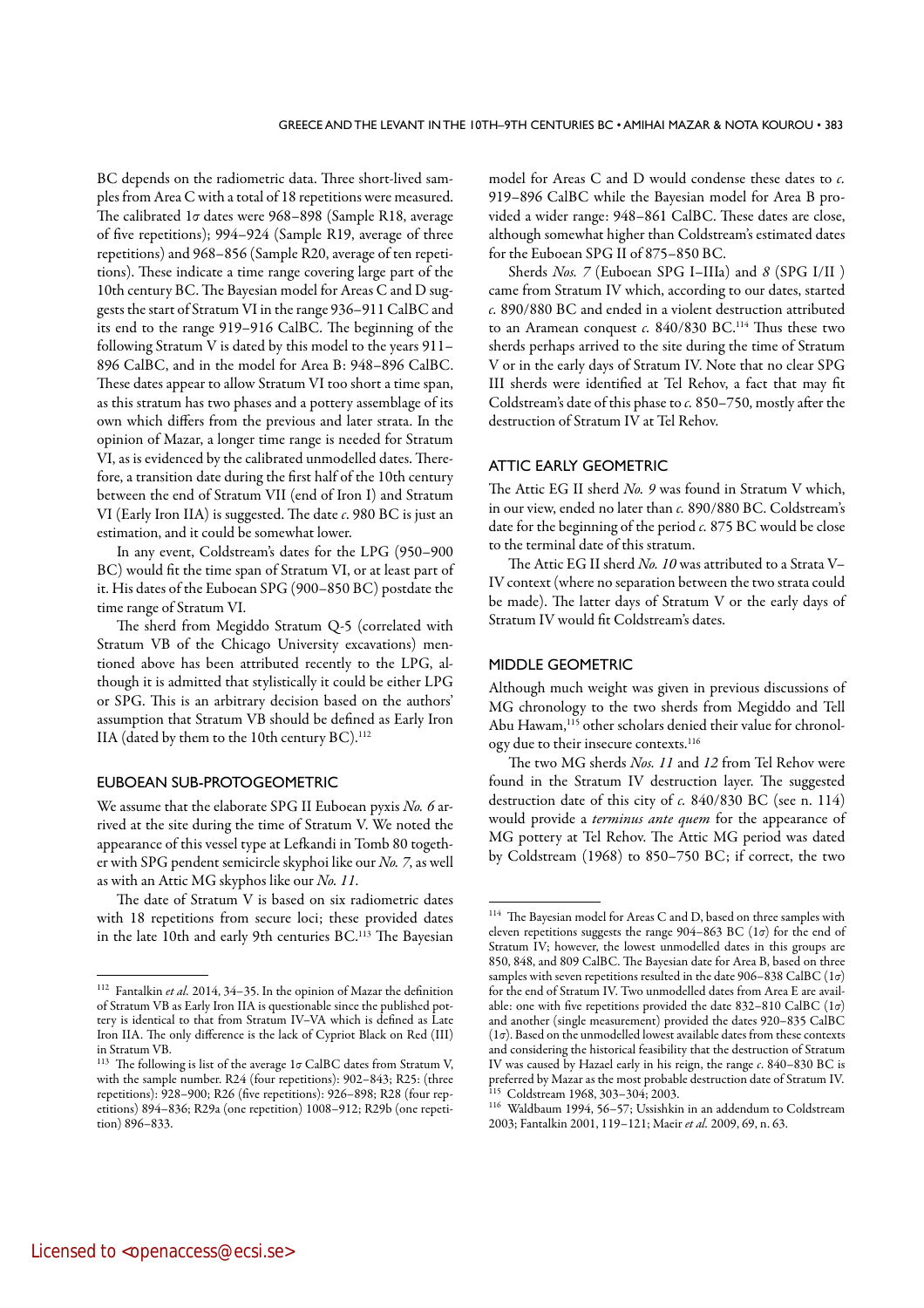vessels represented by these sherds arrived at Tel Rehov close to the beginning of this period in Greece, and arrived to Tel Rehov towards the end days of Stratum IV. The MG I/II sherd *No. 13* was found in Stratum IIIA of the Iron IIB (mid-8th century BC) and may fit the latter part of the MG II period, which was dated by Coldstream to 800–760 BC. Sherd *No. 14*, found in topsoil above Stratum IV destruction debris in Area C, was hesitantly identified as Late MG, yet this identification remains insecure. The painted handle from Beth Shean Stratum P-8' mentioned above, dated to the first half of the 8th century BC, provides another correlation between the MG and the Iron IIB in Israel.

## LATE GEOMETRIC

The LG is beyond the scope of the present discussion, yet it should be noted that the number of LG sherds in the Southern Levant is extremely small,<sup>117</sup> although at Tyre, Sidon, and Al Mina they are more prevalent.

## CONCLUSIONS CONCERNING THE CHRONOLOGICAL ISSUE

The basic chronological framework as suggested by Coldstream in 1968 and still dominating Greek chronology<sup>118</sup> is supported by the data in this paper. However, it should be emphasized that in spite of the numerous radiometric dates from Tel Rehov, precise dates at a resolution of less than 50 years for the Iron Age I–IIA depend very much on different possible interpretations of the unmodelled radiometric dates *viz a viz* the results of Bayesian models and additional archaeological and historical considerations.<sup>119</sup> The only significant suggestion here is to raise the beginning of the LPG by 30–50 years, but as mentioned above this suggestion is based on Mazar's considerations concerning the transition from Iron I to Iron II and the dates of Stratum VI, while the radiocarbon dates from the latter stratum would confirm Coldstream's dates (*Table 3*).

# Tel Rehov and the nature of the Greek-Levantine connections during the 10th–9th centuries BC

Greco-Levantine connections during the Iron Age have been discussed from many angles, but mainly on the basis of pottery found at coastal sites.120 Finds from inland sites were almost always confined to isolated items, so the pottery from Tel Rehov is the first time that a considerable number of Greek sherds have been discovered at a site located far from the coast. Tel Rehov is an inland site in the Jordan Valley close to an important route connecting Cisjordan with Transjordan. Tel Hadar is similarly located inland, on the eastern shore of the Sea of Galilee. The collection of 14 Greek sherds from Early Iron Age contexts at Tel Rehov, representing Euboean LPG and SPG, as well as Attic MG styles, in five different strata (VII–III) and in four different excavation areas is an exceptional phenomenon indicating the durable commercial links and trade networks of this important city. The site had evidently strong connections with the Phoenician coast and Cyprus, as indicated by Phoenician Bichrome and Red Slip and Cypriot White Painted, Bichrome, and Black-on-Red pottery found in Strata VI-IV.<sup>121</sup> The evidence for the import of Anatolian bee swarms to the unique industrial apiary discovered in Stratum V at Tel Rehov is an evidence for longrange trade relations of this city (in this case either through Phoenicia or through inland Syria)*.* 122 In these transactions an important trading station was probably the fort at Horbat Rosh Zayit (Strata IIb–a), on the border between the Phoenician and Israelite territories in the western Galilee, which yielded abundant Phoenician and Cypriot pottery, in addition to a local pottery assemblage that is surprisingly similar to that of Strata V-IV at Tel Rehov.<sup>123</sup>

It is likely that the Greek pottery reached Tel Rehov from Tyre, Sidon, or from another coastal city such as Dor or Akko either via Cyprus or through direct trade relations between Phoenicia and Euboea. The number of Near Eastern finds at Lefkandi and Eretria indicate that Euboea must have played a major role in these international connections. The sequence of the Euobean sherds at Tel Rehov can be clearly fixed starting with the MPG/LPG sherd (*No. 1*), which represents the first of the Greek ceramics to arrive at the site. Following the

<sup>117</sup> For two LG bowl sherds from Dor, see Waldbaum 1994, fig. 7:a, and 7:b; Stern 2000, pl. 1:6.

Thus Lemos  $(2002, 24-26)$  on the PG period.

<sup>119</sup> This is in contrast to Gilboa & Sharon (2003, 71), who suggest that the Low Chronology better fits the Greek chronology. Note that the dates presented by Fantalkin *et al.* 2014, 31 are fairly similar to those suggested here.

<sup>120</sup> Cf. Luke 2003 (with references); Coldstream 1998; 2008; Lemos 2002, 53–60; Fantalkin 2001; Gilboa & Sharon 2003; Gilboa *et al.* 2008, 155; Kourou 2012.

A total of 82 Cypriot and 62 Phoenician pottery items from Tel Rehov will be published by Joanna Smith and Mazar respectively in the final report (Mazar & Panitz-Cohen forthcoming).<br><sup>122</sup> Plack at J 2010. 12

<sup>&</sup>lt;sup>122</sup> Bloch *et al*. 2010; Mazar 2016a; 2018.<br><sup>123</sup> Gal & Alexandre 2000.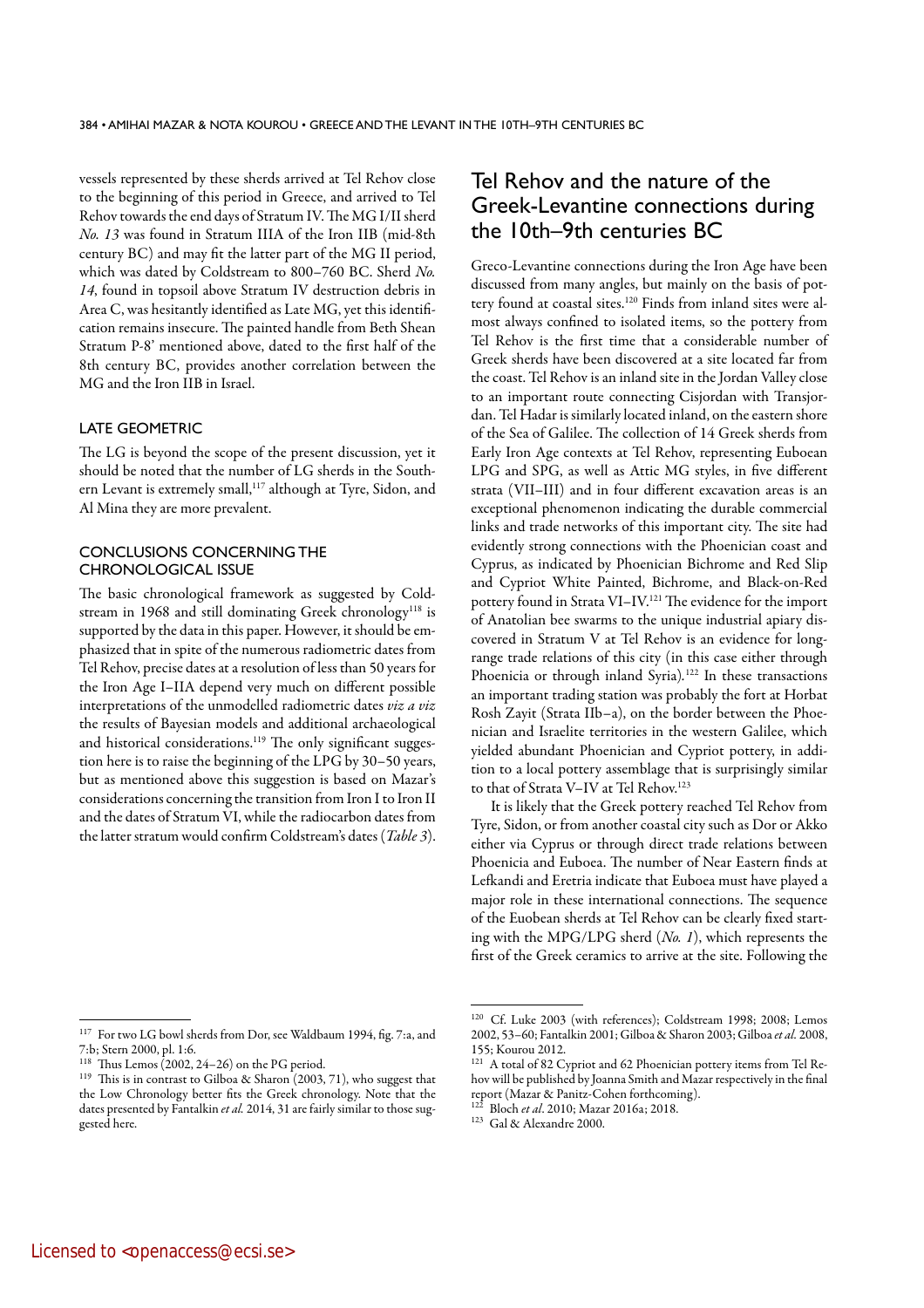few sporadic Greek sherds in SM or EPG styles in the Levant and some isolated Levantine finds at EPG Lefkandi that constitute a prelude to this East-West trail, the LPG ceramic style in Euboea coincides with the first stage of regular contacts with the Near East demonstrated by a considerable number of Near Eastern imports at Lefkandi, as well as by the appearance of Euboean LPG pottery in the Near East.124 A number of other slightly later Euboean sherds at Tel Rehov in LPG/SPG styles (*Nos. 2–8*) complement this important stage of regular contacts between the Eastern Mediterranean and Euboea.

Coldstream interpreted the Euboean LPG pottery found at Tyre in relation to the prestigious Near Eastern objects found in the PG royal burial at Lefkandi.<sup>125</sup> He went as far as to suggest that there might have been marital relations between Tyre and the king of Lefkandi during that period. Independent of this hypothesis, however, the Near Eastern imports at Lefkandi, as well as ceramic Euboean imports at Tyre,

Dor, Tell Abu Hawam, Megiddo, and Tel Rehov indicate a firm relationship between the Euboean Gulf and the Near East during the period of the LPG and SPG I–II styles. Who the carriers of the Euboean pots to the Levantine coast were is difficult to decide, but evidently not only Phoenicians but also Cypriots should be considered, perhaps in joint ventures targeting the Euboean Gulf, in which Euboeans were eventually involved.

The economic background for these connections must be considered. One possibility is that the Greek vessels first arrived at Phoenician coastal cities and from there were exported as luxury items to inland cities such as Tel Rehov, in the framework of mutual trade. But since the finds of Greek pottery at inland sites is so rare, we suggest a more specific economic activity. We recall the recent unexpected discovery that bronze cauldrons in Greece were produced from copper originating in the Faynan mines in the Arabah.126 It should be noted that Coldstream already defined the Tel Hadar bowl as "a miniature clay version of the prestigious bronze cauldrons offered at the pan-Hellenic sanctuaries of Olympia and Delphi".127 The Arabah copper mines at both Faynan and Timnaʿ operated during the late 11th to mid-9th centuries BC,<sup>128</sup> i.e. contem-

*Table 3. Appearance of Greek sherds at Tel Rehov and at other sites in the Southern Levant,* 

|            | Tel Rehov, | Other sites                                                                           | Coldstream dates (1968) |             |  |
|------------|------------|---------------------------------------------------------------------------------------|-------------------------|-------------|--|
|            | No.        |                                                                                       | Attica                  | Euboea      |  |
| SM or EPG  |            | Tell es-Safi sherd                                                                    |                         |             |  |
| <b>MPG</b> |            | Tel Hadar IV lebes                                                                    |                         |             |  |
| LPG        | 1          | Dor two sherds, Area D Phase<br>8c (Early Iron IIA)<br>Tyre XI two published sherds   |                         |             |  |
| LPG/SPG    | 2, 3, 4, 5 |                                                                                       |                         |             |  |
| $SPG I-II$ | 6, 7, 8    | Megiddo VB sherd<br>Tyre: several sherds<br>Tell Abu Hawam III (?)<br>Euboean skyphos |                         | $900 - 850$ |  |
| EG II      | 9,10       | Tell Abu Hawam III (?) cup<br>(context insecure)                                      | $900 - 850$             |             |  |
| MGI        | 11, 12     |                                                                                       | 850-800                 |             |  |
| MG II      | 13, 14     |                                                                                       | 800-760                 |             |  |
| $LGI-II$   |            |                                                                                       | 760-700                 |             |  |

*Comment: I* No. 7 *defined as SPG I–IIIA.*

porary with the Euboean PG and SPG. The production of the bronze tripod cauldrons in Greece lasted from the PG to the start of the LG, but it may be suggested that some of the later ones were produced from recycled metal. Such trade in copper, probably through middlemen, between Faynan and Greece, is usually explained as being conducted through the Arabah Valley, and the central and northern Negev, to coastal cities like Gaza, Ashkelon, or Ashdod (*Fig. 1*). Some think that the large kingdom of Gath (Tell es-Safi) which flourished during the 10th–9th centuries BC dominated this trade, although it seems to be far too north and removed from the direct route to Gaza or Ashkelon.<sup>129</sup> A second, less plausible possibility, is that copper was transported to Egypt through the Negev and Northern Sinai, and then exported from Egypt to Greece. No Greek pottery from this period was found in southern Israel, but since such trade was probably carried out by middlemen (perhaps Phoenicians) we should not expect to find a "Greek pottery trail" along this route. We raise a third possibility, namely that perhaps a branch of the copper trade used the road along the eastern Arabah, east of the Dead Sea to the eastern Jordan Valley, the Beth Shean Valley, the Jezreel Valley, Phoenicia, and Cyprus.130 This alternative route by-

<sup>&</sup>lt;sup>124</sup> Cf. Kourou 2012.<br><sup>125</sup> Coldstream & Bikai 1988; Coldstream 1998, 356–357; 2000, 16–21.

<sup>126</sup> Kiderlen *et al*. 2016; Yahalom-Mack 2017. <sup>127</sup> Coldstream 2000, 17–18.

<sup>&</sup>lt;sup>128</sup> Levy *et al.* 2012; 2014. Further south, the copper mines at Timna' operated during the same time period.

<sup>&</sup>lt;sup>129</sup> For support of this view see Ben-Yosef & Sergi 2018, with references to earlier views. The idea was first suggested by Finkelstein and Fantalkin and rejected by Aren Maeir, the excavator of Tell es-Safi, Gath.

<sup>&</sup>lt;sup>130</sup> For the route along the eastern Arabah, see Ben-Yosef et al. 2014, 543–547, and fig. 6:39. Several sites along the eastern Jordan Valley (Tell Deir `Alla, Tell Damiyeh, Tel el-Mazar, Tell es-Sa`idiyeh, Tell Abu el-Ha-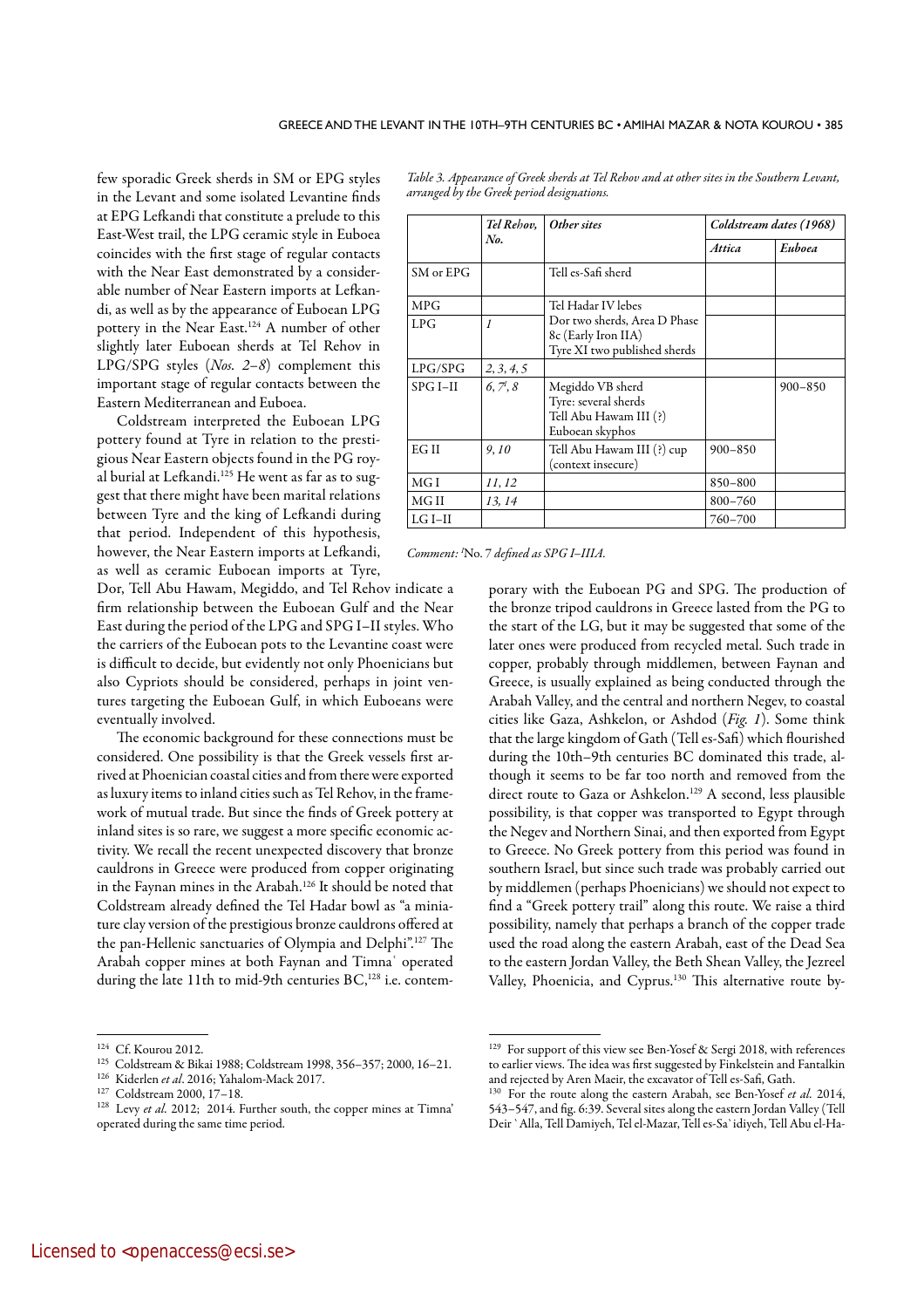passed Philistia and Egypt, and may have been preferred due to political or other reasons. A still-longer route from Faynan is the one leading to the Edom highlands near Busayra, via the "King's Highway" of Transjordan to the Jordan valley. Tel Rehov could have played an important role along both these routes, and this may explain the exceptional presence of Greek pottery in this city during the heyday of copper production in the Arabah (10th to mid-9th centuries BC). The fact that vessels used in Lefkandi and elsewhere as grave goods (such as the rare pyxis *No. 6*) were found in occupation levels at Tel Rehov indicates that such vessels had a different meaning in the Levant; they may have been brought to Tel Rehov through the Phoenician port cities mentioned above, probably by Phoenician merchants, as exotic, prestigious gifts to local leaders or merchants. Interestingly, during the second half of the 9th century BC, much of this economic system came to an end. The copper mines at the Arabah (Faynan and Timna) ceased their operation.131 Tel Rehov and other sites (most notably Tell es-Safi-Gath) were heavily destroyed, most probably by Hazael, king of Damascus, between 840–830 BC or somewhat later. Some scholars believe that Hazael's motivation was to take over the copper trade, yet his military conquests in fact resulted in the termination of this trade system and of the copper-mining activity in the Arabah, and the revival of Cypriot copper production and trade.132 We cannot be sure whether this historical reconstruction is correct.

A crisis occurred during the same time (mid-9th century BC) at Lefkandi, where the cemeteries were abandoned and a destruction layer was found in Area SL, all dated to approximately the same time.<sup>133</sup> The decline of Euboean ceramic imports at Tel Rehov, which seems to correspond with the appearance of the SPG IIIa style in Euboea (*c.* 850 BC according to Coldstream's chronology), coincides with a drop in Near Eastern imports at Lefkandi attested during the period of SPG IIIa styles (equivalent to MG I Attic).<sup>134</sup> A number of Attic sherds at Tel Rehov in EG II (*Nos. 9–10*) and MG styles (*Nos. 11–13* and possibly *14*) that were now imported instead of the Euboean vases, represent another distinct stage of Aegean ceramic arrivals at this site (although one of them, *No. 9*, defined as EG II, was found in Stratum V of the late 10th– early 9th centuries BC). Coldstream has suggested that Attic MG pottery arrived in the Levant by way of Euboea, thanks

to the special relations it enjoyed with the Eastern Mediterranean, and because Euboea imported Attic pottery at that time.<sup>135</sup> What is certain is that the appearance of Attic pottery in the Near East marks a dramatic shift in maritime trade networks, whose repercussions were also felt in the Central and Western Mediterranean, where new networks that traded Phoenician, Cypriot, and Greek pottery (Attic and Euboean) appear for the first time. The MG period is a prosperous phase of development in the Aegean that resulted in the consolidation of the city-state system. There is progress everywhere, but the most significant evidence for prosperity comes from Attica, where a number of new coastal settlements now appear and there is an increase of Near Eastern imports in MG graves accompanied by a dramatic drop in Cypriot imports, which until that time were the only foreign objects found in Attic graves.136 Metalwork suddenly thrived, produced in a Proto-Orientalizing style under Levantine influence and possibly implemented by the establishment of small guilds of Near Eastern craftsmen in Attica. The silver mines at Lavrion must have played a significant role in the attraction of Levantines to Attica. Located in Eastern Attica, the Lavrion mines were easily accessible to anyone sailing in the Euboean Gulf, where trade with Levantines during the 10th and 9th centuries BC is well demonstrated by the finds at Lefkandi. The exploitation of the Lavrion mines, involving also copper and galena, had a long tradition going back "at least as early as the Middle Helladic period and continuing into the Late Helladic IIIC1 period".137 After the 12th century BC, the operation of silverworking is less well known, but it is generally accepted that it continued sporadically throughout the Iron Age. Good evidence of silver processing in the area of the West necropolis of Thorikos (just north of modern Lavrion) consisting of fragments of litharge excavated in an EG building with benches and basins that served as a silver workshop, attest to the operation of the mines in the 9th century BC, while a PG vase found *in situ* inside a rectangular structure together with litharge fragments imply an earlier use of the workshop in the 10th century BC.<sup>138</sup> According to ceramic evidence from a number of installations with benches and basins that served as washing units at Thorikos, the main industrial centre for extracting silver at Lavrion, there was a rapid increase in processing the

raz, Pella) were settled during the Iron IIA period and could have taken place in such a trade route.<br> $^{131}$  Levy *et al.* 2012; 2014, 985–987.

<sup>&</sup>lt;sup>132</sup> Ben-Yosef & Sergi 2018, 471-474 with references to earlier suggestions. On the revival of copper production in Cyprus see Kassianidou<br>2012; 2014; Yahalom-Mack et al. 2014, 174.

<sup>&</sup>lt;sup>133</sup> Popham & Sackett 1979, 364; Coldstream in Coldstream & Mazar 2003, 39.

<sup>&</sup>lt;sup>134</sup> Cf. Kourou 2012, 219.

<sup>&</sup>lt;sup>135</sup> Cf. Coldstream in Coldstream & Mazar 2003, 38–39.<br><sup>136</sup> Coldstream 1977, 52; Kourou 2012, 220.

<sup>&</sup>lt;sup>137</sup> Stos-Gale & Gale 1982, 467 present the results of lead-isotope and neutron activation analyses of lead and silver artefacts from the shaft graves of Mycenae, among some other sites, and lead-silver ores from Lavrion. For fragments of litharge discovered in the main room of a Middle Helladic building with benches and basins (dated *c*. 1500 BC) and evidently operating as a silver workshop in the Middle Helladic period, cf. Bingen 1967b.

<sup>138</sup> Bingen 1967a, 29, figs. 15–16.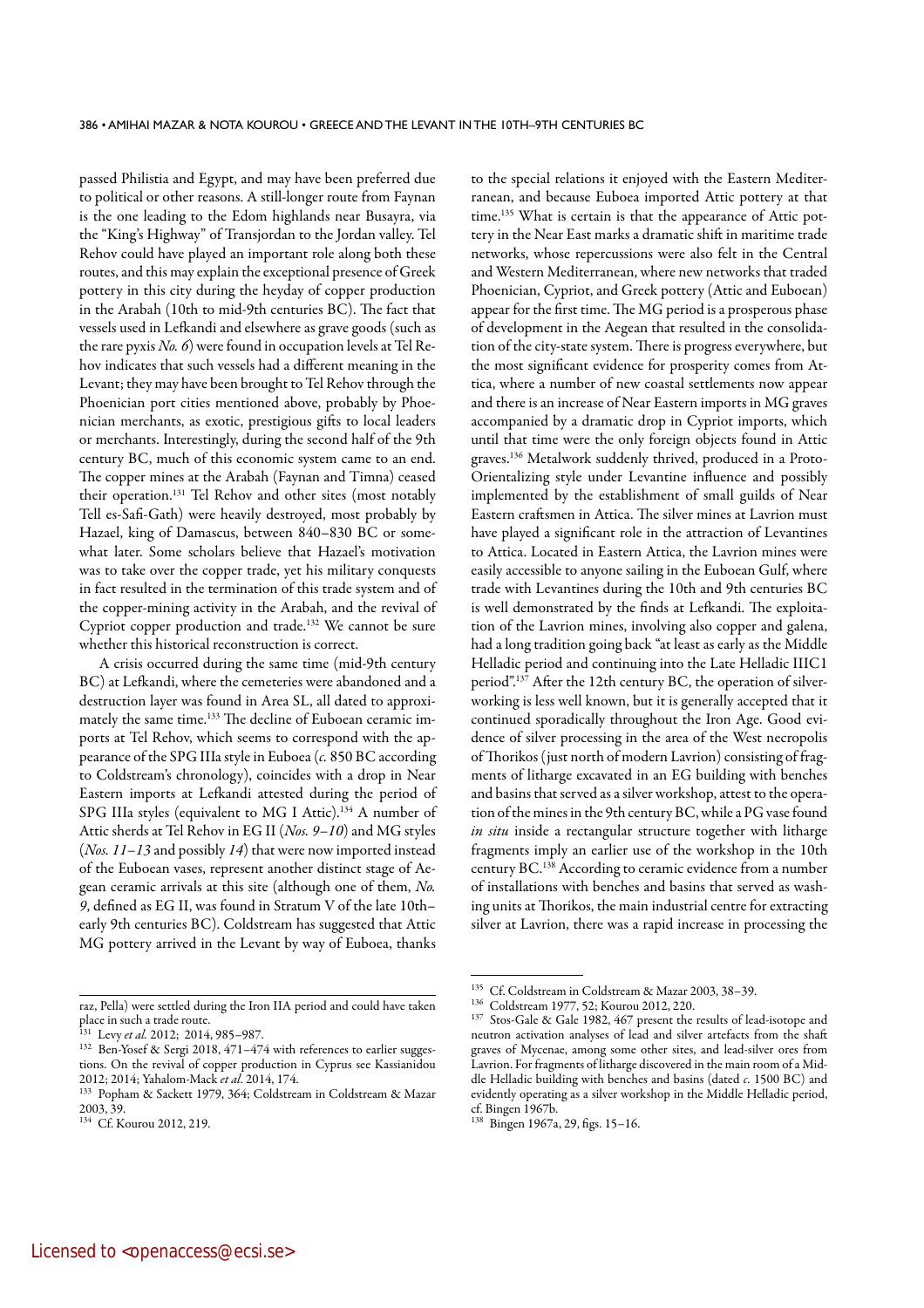galena ore which contained silver in the MG period.139 Given the fact that silver was extremely valuable and very much in demand in the Near East, where it was rare, its availability at Lavrion on the easily accessible coast of Eastern Attica must have comprised a strong attraction for the Levantines.<sup>140</sup>

Evidently the transfer of such commodities was carried out through trade networks in which Euboeans played a decisive role. Desborough, followed by Irene Lemos, suggested an "Euboean koine" based on similar archaeological traits (mainly pottery) found in wider parts of central-eastern Greece, from Boeotia to Thessaly and coastal Macedonia to Skyros, Skiathos, and some Northern Cycladic islands.<sup>141</sup> The archaeological evidence from Lefkandi points to the existence of a polity of some sort, perhaps a commercial alliance, which centred on the significant sea lane of the Euboean Gulf and conducted trade relations with various parts of Greece, but also with Cyprus and the Levant.

It is interesting to note that in addition to the commonly circulating small bowls at Tel Rehov there is a pyxis and four kraters (three of Euboean origin [*Nos. 2–5*], one of Attic fabrication [*No. 10*]). The Euboean globular pyxis (*No. 6*), which is known in the Levant by an example from Tambourit and two from Tyre,<sup>142</sup> is a shape with a particular function in the Aegean, basically for small-scale storage, perhaps for cosmetics, ointments, or precious objects,143 and it was therefore possibly a proper "*ad hominem* gift, as has been suggested for the even more unusual Euboean PG vessel found at Tel Hadar".144 The three Euboean kraters and the large Attic MG krater represent a Greek shape which was thought to be only rarely exported, evidently because of its size. Yet, the Tel Rehov kraters are not an isolated case in the Levant. There is another krater from Samaria, three from Tyre, and one from Hama, all Attic,<sup>145</sup> and the shape is also well represented in Cyprus by Attic and Euboean examples.146 In Geometric Greece, the krater was essential equipment for the symposium and thus it carried the symbolism of status and wealth of the aristocracy.<sup>147</sup> Possibly this symbolism accompanied these large pots when sent abroad so that they should be considered as sumptuous and exotic products. In the same spirit skyphoi found in the Levant have been considered exotic and luxurious gifts in their new context and perhaps the lebes from Tel Hadar had the same connotation. However, the presence of amphorae at Bassit indicates that a commercial use of the Greek vases found in the Levant should not be overlooked.148

# In conclusion

The controversy over the character of Greek imports in the Levant is evidently beyond the scope of this paper, as Greek pottery arrived at Tel Rehov almost certainly by middlemen who transported it as part of an extensive trade system. Such a system could involve various commodities, among them metals: copper from the Arabah Valley (perhaps transported to some extent through Transjordan and the Jordan Valley) and silver from Lavrion. The appearance of imported Greek, Phoenician, and Cypriot pottery at Tel Rehov during the 10th–9th centuries BC (before the violent destruction of Stratum IV, most probably by Hazael) indicates the city's prosperity and dynamic economic activity and contributes to our knowledge of the far-reaching commercial connections at that time, in which the Euboean Gulf on the one hand and the Phoenician coastal cities of Tyre and Sidon on the other were probably major players. Tel Rehov took part in this international trade as an important city located on one of the major trade routes connecting Phoenicia with Transjordan.

#### AMIHAI MAZAR

The Institue of Archaeology, The Hebrew University of Jerusalem Mt Scopus, Jerusalem Israel 9190401 mazar@huji.ac.il

NOTA KOUROU University of Athens, Department of Archaeology University Campus 15784 Zographou, Athens Greece nkourou@arch.uoagr

<sup>139</sup> Cf. Coldstream 1977, 70; Bingen 1967b, 38–42, figs. 44–48.

 $^{140}\,$  Silver was a traditional medium of exchange in the Ancient Near East, cf. Aruz 2014, 116. As a standard of equivalence and a means of payment already in the Bronze Age and as a pre-coinage medium of currency, it is inextricably linked with Near Eastern economics ("the silver question", cf. Peyronel 2010). However, so far scientific analysis (in particular isotope analysis) has not revealed the presence of silver from Lavrion in the Levant during the 10th–9th centuries BC.

<sup>&</sup>lt;sup>141</sup> Lemos 2002, 212–221, and 224. For the wide distribution of pendent semicircle skyphoi and their impact or imitations in the Eastern Mediterranean cf. Kerschner & Lemos 2014.

<sup>142</sup> Courbin 1977 (Tambourit); Coldstream & Bikai 1988, 41, nos. 87, and 90–96 (Tyre).

<sup>143</sup> Cf. Boardman 1967 for a Cretan PG globular pyxis at Tekke near Knossos, which contained a treasure of gold ornaments of Near Eastern character.

<sup>&</sup>lt;sup>144</sup> Coldstream, in Coldstream & Mazar 2003, 38–39.<br><sup>145</sup> Cf. Luke 2003, 33 (with references).

<sup>146</sup> Cf. e.g. Dikaios 1963 for the large Attic krater from the Royal Tomb 1 at Salamis in Cyprus.

The Committee of The MG Athens a large krater frequently marked a warrior grave, cf. e.g. Kübler 1954, pls. 16–23.

As carriers of commodities perhaps wine or olive oil, as already suggested by Courbin 1993.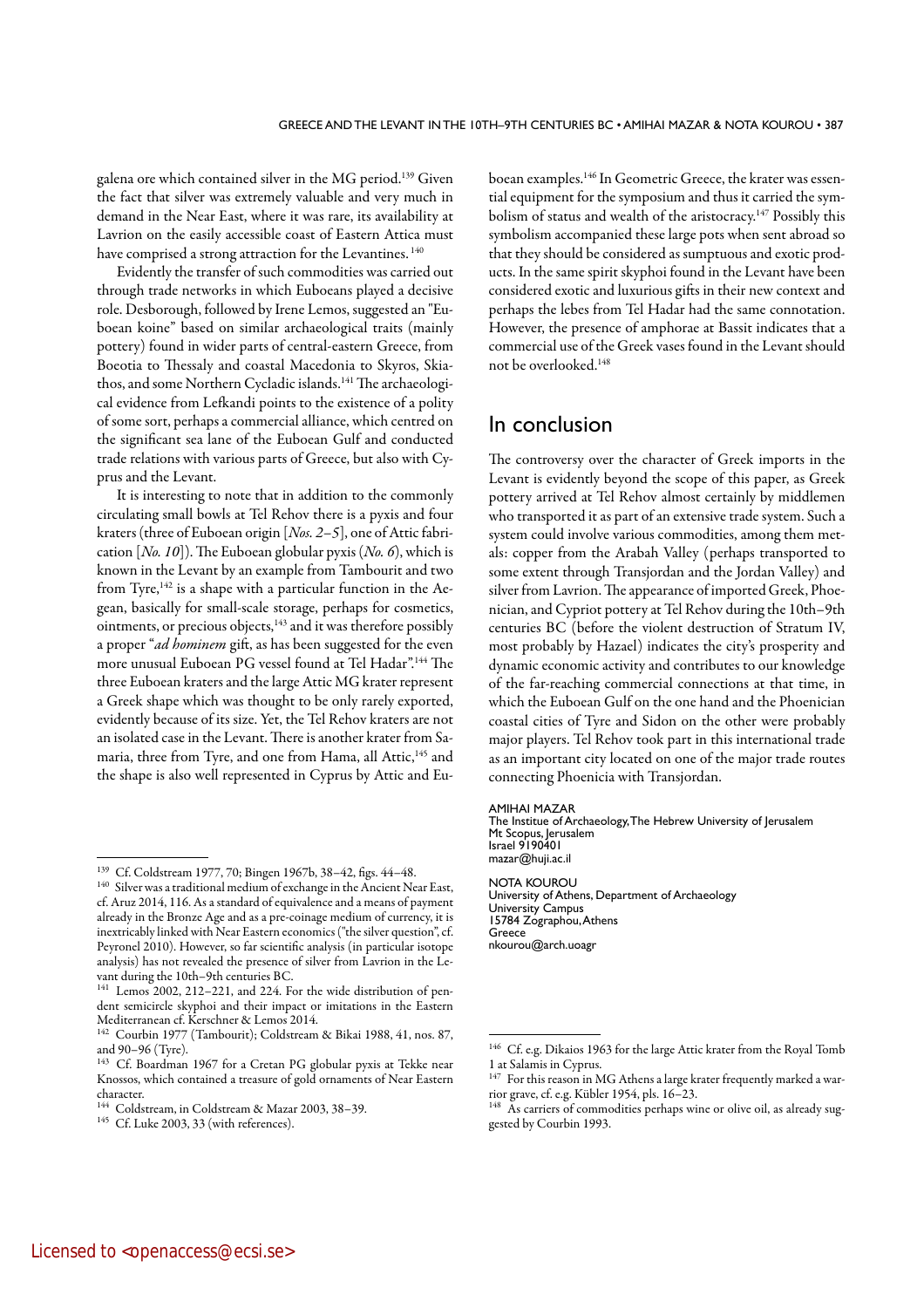# **Bibliography**

- Aruz, J. 2014. 'Art and artworks of interaction across the Mediterranean', in *Assyria to Iberia at the dawn of the Classical Age*, ed. J. Aruz, New York, 112–124.
- Ben Yosef, E., M. Najjar & T.E. Levy 2014, 'Local Iron Age trade routes in Northern Edom', in *New insights into the Iron Age archaeology of Edom, Southern Jordan*, eds. T.E. Levy, M. Najjar & E. Ben-Yosef, Los Angeles, 493–576.
- Ben-Yosef, E. & O. Sergi 2018. '[The destruction of Gath by](https://www.academia.edu/37878100/The_Destruction_of_Gath_by_Hazael_and_the_Arabah_Copper_Industry_A_Reassessment_Pp._461-480_in_Tell_it_in_Gath_Studies_in_the_History_and_Archaeology_of_Israel_2018_)  [Hazael and the Arabah copper industry. A reassess](https://www.academia.edu/37878100/The_Destruction_of_Gath_by_Hazael_and_the_Arabah_Copper_Industry_A_Reassessment_Pp._461-480_in_Tell_it_in_Gath_Studies_in_the_History_and_Archaeology_of_Israel_2018_)[ment](https://www.academia.edu/37878100/The_Destruction_of_Gath_by_Hazael_and_the_Arabah_Copper_Industry_A_Reassessment_Pp._461-480_in_Tell_it_in_Gath_Studies_in_the_History_and_Archaeology_of_Israel_2018_)', in *Tell it in Gath. Studies in the history and archaeology of Israel. Essays in honor of Aren M. Maeir on the occasion of his sixtieth birthday*, eds. I. Shai, J.R. Chadwick, L. Hitchcock, A. Dagan, C. McKinny & J. Uziel, Münster, 461–480.

Bikai, P. 1978*. The pottery of Tyre,* Westminster.

- Bingen, J. 1967a. 'L'établissement du IX siècle et les nécropoles du secteur ouest 4', in *Thorikos* II*. 1964. Rapport préliminaire sur la deuxième campagne de fouilles*, ed. F.H. Mussche, Brussels, 25–46.
- Bingen, J. 1967b. 'L'établissement géométrique et la nécropole ouest', in *Thorikos* III*. 1965. Rapport préliminaire sur la troisième campagne de fouilles*, ed. F.H. Mussche, Brussels, 31–56.
- Bloch, G., T.M. Francoy, I. Wachtel, N. Panitz-Cohen, S. Fuchs & A. Mazar 2010. 'Industrial apiculture in the Jordan Valley during Biblical times with Anatolian honeybees', in *Proceedings of the National Academy of Sciences of the United States of America* 107:25, 11240–11244. <https://doi.org/10.1073/pnas.1003265107>
- Boardman, J. 1959. 'Greek potters at Al Mina?', *AnatST* 9, 163–169. <https://doi.org/10.2307/3642337>

Boardman, J. 1967. 'The Khaniale Tekke Tombs II', *BSA* 62, 57–76. https://doi.org/10.1017/S0068245400014088

- Bonatz, D. 1998. 'Imported pottery', in *Tel Afis, Syria. Scavi sull'acropoli 1988–1992. Ricerche di archeologia del Vicino Oriente,* eds. S.M. Cecchini & S. Mazzoni, Pisa, 211–228.
- Catling, R.W.V. & I.S. Lemos 1990. *Lefkandi* II:1*. The Protogeometric building at Toumba. The pottery*, Oxford.
- Clairmont, C. 1955. 'Greek pottery from the Near East. Introduction', *Berytus* 11, 85–141.
- Coldstream, N. 1968. *Greek Geometric pottery,* London.
- Coldstream, N. 1977. *Geometric Greece*, London. <https://doi.org/10.4324/9780203472781>
- Coldstream, N. 1998. 'The first exchanges between Euboeans and Phoenicians. Who took the initiative?', in *Mediterranean people in transition. Thirteenth to early tenth centuries BCE,* eds. S. Gitin, A. Mazar & E. Stern, Jerusalem, 353–360.
- Coldstream, N. 2000. 'Exchanges between Phoenicians and early Greeks', *National Museum News. Beirut* 11, 15–32.
- Coldstream, N. 2003. 'Some Aegean reactions to the chronological debate in the Southern Levant', *TelAviv* 30, 247–258. <https://doi.org/10.1179/tav.2003.2003.2.247>
- Coldstream, N. 2008. 'Early Greek exports to Phoenicia and the Eastern Mediterranean', in *Networking patterns of the Bronze and Iron Age Levant*, eds. C. Doumet-Serhal, A. Rabate & A. Resek, Beirut, 168–188.
- Coldstream, J.N. & P.M. Bikai 1988. 'Early Greek pottery in Tyre and Cyprus. Some preliminary comparisons', *RDAC* 1988:2, 35–44.
- Coldstream, N. & A. Mazar 2003. 'Greek pottery from Tel Rehov and Iron Age chronology', *IEJ* 53, 29–48.
- Courbin, P. 1977. 'Une pyxis géométrique argienne(?) au Liban', *Berytus* 25, 147–157.
- Courbin, P. 1993. 'Fragments d'amphores protogeometriques grecques a Bassit', *Hesperia* 62, 95–113. <https://doi.org/10.2307/148251>

Desborough, V.R.d'A. 1952. *Protogeometric pottery*, Oxford.

- Dikaios, P. 1963. 'A "royal" tomb at Salamis, Cyprus', *AA* 1963, 126–208.
- Doumet-Serhal, C. 2009. 'Excavating Sidon', in *A decade of archaeology and history in the Lebanon*, eds. A. Rabate & A. Resek, Beirut, 102–123.
- Fantalkin, A. 2001. 'Low Chronology and Greek Protogeometric and Geometric pottery in the Southern Levant'*, Levant* 33, 117–125. <https://doi.org/10.1179/lev.2001.33.1.117>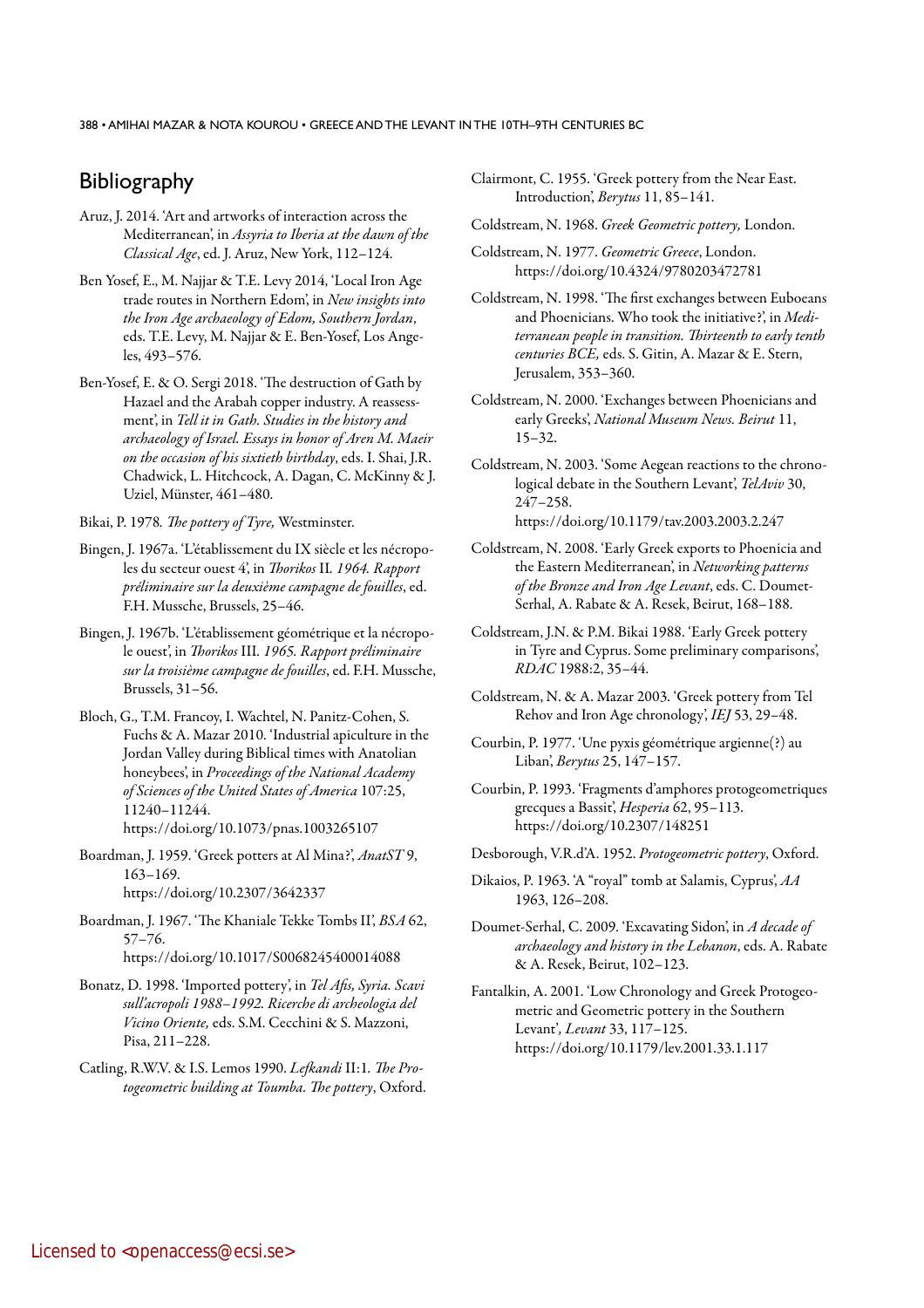Fantalkin, A., I. Finkelstein & E. Piasetzky 2011. 'Iron Age Mediterranean chronology. A rejoinder', *Radiocarbon* 53, 179–198. <https://doi.org/10.1017/s0033822200034469>

Fantalkin, A., I. Finkelstein & E. Piasetzky 2014. 'Late Helladic to Middle Geometric Aegean and contemporary Cypriot chronologies. A radiocarbon view from the Levant', *BASOR* 373, 25–48. <https://doi.org/10.5615/bullamerschoorie.373.0025>

- Finkelstein, I. 1996. 'The archaeology of the united monarchy. An alternative view', *Levant* 28, 177–187. <https://doi.org/10.1179/007589196790216767>
- Finkelstein, I. & E. Piasetzky 2009. 'Radiocarbon-dated destruction layers. A skeleton for Iron Age chronology in the Levant', *OJA* 28:3, 255–274. <https://doi.org/10.1111/j.1468-0092.2009.00328.x>
- Finkelstein, I. & E. Piasetzky 2011. 'The Iron Age chronology debate. Is the gap narrowing?', *NEA* 74:1, 50–54. <https://doi.org/10.5615/neareastarch.74.1.0050>
- Fischer, P. 2013. *Tell Abu al-Kharaz in the Jordan Valley* III*. The Iron Age*, Vienna. [https://doi.org/10.26530/oapen\\_465030](https://doi.org/10.26530/oapen_465030)
- Gal, Z. & Y. Alexandre 2000. *Ḥorbat Rosh* Zayit (Israel Antiquities Authority Reports, 8), Jerusalem. <https://doi.org/10.2307/j.ctt1fzhfg1>
- Garfinkel, Y., K. Streit, S. Ganor & M. Hasel 2012. 'State formation in Judah. Biblical tradition, modern historical theories and radiocarbon dates at Khirbet Qeiyafa', *Radiocarbon* 54, 359–369. <https://doi.org/10.1017/s0033822200047147>
- Gilboa, A. & I. Sharon 2003. 'An archaeological contribution to the Early Iron Age chronological debate. Alternative chronologies for Phoenicia and their effects on the Levant, Cyprus and Greece', *BASOR* 332, 7–80. <https://doi.org/10.2307/1357808>
- Gilboa, A., I. Sharon & E. Boaretto 2008. 'Tel Dor and the chronology of Phoenician "pre-colonization" stages', in *Beyond the homeland. Markers in Phoenician chronology* (Ancient Near Eastern Studies. Suppl., 28), ed. C. Sagona, Leuven, 113–204.
- Gilboa, A., I. Sharon, J.R. Zorn & S. Matskevitch 2018. *Excavations at Dor. Final report* 2A–C (Qedem Reports, 10–12), Jerusalem.
- Gimatzidis, S. forthcoming. 'The materiality of feasting at Sidon. Entangled ideologies on the maritime routes of Mediterranean', in *Proceedings of the archaeological symposium "Three global harbours of the ancient world. Tyre, Sidon, Byblos" held in Beirut 25–29 October 2017* (BAAL, Bulletin d'archéologie et d'architecture libanaises—Hors Série, 8), Beirut.
- Hamilton R.W. 1934–1935. 'Excavations at Tell Abu Hawam', *QDAP* 4, 1–69.
- Herrera, M.D. & J. Balensi 1986. 'More about the Greek Geometric pottery at Tell Abu Hawam', *Levant* 18:1, 169–171. https://doi.org/10.1179/007589186790586047
- Herzog, Z. & L. Singer-Avitz 2006. 'Sub-dividing the Iron IIA in northern Israel. A suggested solution to the chronological debate', *TelAviv* 33, 163–195. <https://doi.org/10.1179/tav.2006.2006.2.163>
- Jones, R. 1986. *Greek and Cypriot pottery. A review of scientific studies*, Athens.
- Kassianidou, V. 2012. 'The origin and use of metals in Iron Age Cyprus', in *Cyprus and the Aegean in the Iron Age. The legacy of Nicolas Coldstream*, ed. M. Iacovou, Nicosia, 229–260.
- Kassianidou, V. 2014. 'Cypriot copper for the Iron Age world of the Eastern Mediterranean', in *Structure, measurement and meaning. Studies on prehistoric Cyprus in honour of David Frankel*, ed. J. Webb, Uppsala, 261–271.
- Kearsley, R. 1989. *The pendent semi-circle skyphos. A study of its development and chronology and an examination of its evidence for Euboean activity at Al Mina*, London.
- Kerschner, M. & I. Lemos, eds. 2014. *Archaeometric analyses of Euboean and Euboean related pottery. New results and their interpretations. Proceedings of the round table conference held at the Austrian Archaeological Institute in Athens, 15 and 16 April 2011* (ÖJh Ergänzungsheft, 15), Vienna.
- Kiderlen, M., M. Bode, A. Hauptmann & Y. Bassiakos 2016. 'Tripod cauldrons produced at Olympia give evidence for trade with copper from Faynan ( Jordan) to South West Greece, c. 950–750 BCE', *JAS Reports* 8, 303–313. <https://doi.org/10.1016/j.jasrep.2016.06.013>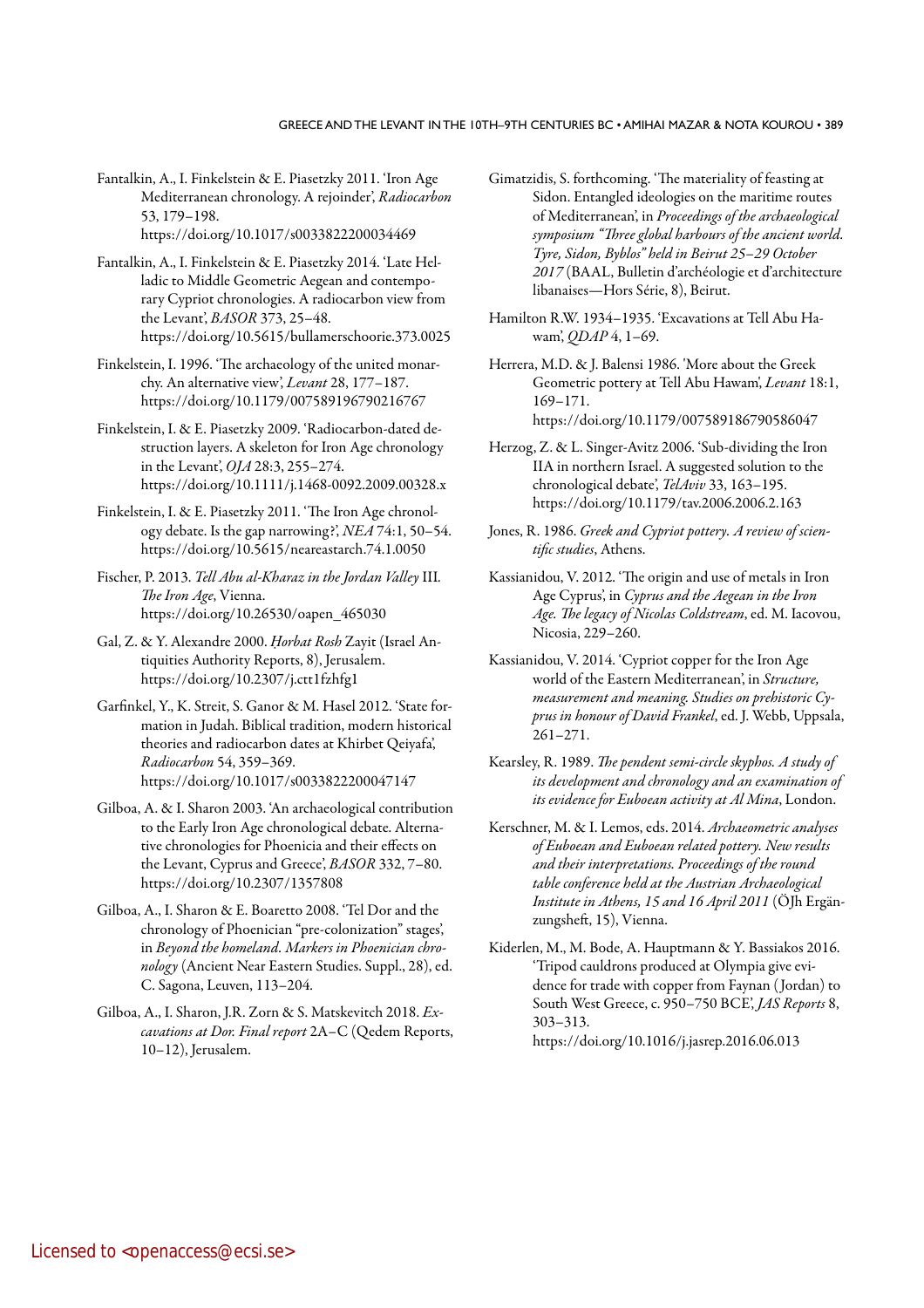- Kopcke, G. 2002. '1000 B.C.E.? 900 B.C.E.? A Greek vase from Lake Galilee', in *Leaving no stones unturned. Essays on the ancient Near East and Egypt in honor of Donald P. Hansen,* ed. E. Ehrenberg, Winona Lake, 109–117.
- Kourou, N. 1999. *The Southern Cemetery of Naxos=Το Νότιο Νεκροταφείο της Νάξου*, Athens.
- Kourou, N. 2008. 'Markers in Phoenician chronology. The evidence from the Aegean', in *Beyond the homeland. Markers in Phoenician chronology* (Ancient Near Eastern Studies. Suppl., 28)*,* ed. C. Sagona, Leuven, 305–364.
- Kourou, N. 2009. 'The Aegean and the Levant in the Early Iron Age. Recent developments', in *Interconnections in the Eastern Mediterranean. Lebanon in the Bronze and Iron Ages. Proceedings of the international symposium* (BAAL, Bulletin d'archéologie et d'architecture libanaises—Hors Série, 6), ed. A.-M. Maila-Afeiche, Beirut, 361–374.
- Kourou, N. 2012 (pr. 2015). 'Cypriots and Levantines in the Central Aegean during the Geometric Period. The nature of contacts', *MeditArch* 25, 215–227.
- Kourou, N. 2015. 'Early Iron Age mortuary contexts in the Cyclades. Pots, function and symbolism', in *Pots, workshops and Early Iron Age society. Function and role of ceramics in Early Greece. Proceedings of the international symposium held at the Université libre de Bruxelles 14–16 November 2013*, ed. V. Vlachou, Bruxelles, 83–105.
- Kraiker, W. & K. Kübler 1939. *Kerameikos. Ergebnisse der Ausgrabungen* I. *Die Nekropolen des 12. bis 10. Jahrhunderts*, Berlin.
- Kübler, K. 1954. Kerameikos. Ergebnisse der Ausgrabungen V:1. *Die Nekropole des 10 bis 8 Jahrhunderts,* Berlin.
- Lee, S., A. Mazar & C. Bronk Ramsey 2013. 'Iron Age chronology in Israel. Results from modeling with a Trapezoidal Bayesian framework', *Radiocarbon* 55:2, 731–740. <https://doi.org/10.1017/s003382220005788x>
- Lemos, I. 2002. *The Protogeometric Aegean*, Oxford.
- Levy, T.E., E. Ben-Yosef & M. Najjar 2012. 'New perspectives on Iron Age copper production and society in the Faynan region, Jordan', in *Eastern Mediterranean metallurgy and metalwork in the second millennium B.C. A conference in honour of James D. Muhly*, eds. V. Kassianidou & G. Pappasavas, London, 197–214.
- Levy, T.E., M. Najjar & E. Ben-Yosef 2014. *New insights into the Iron Age archaeology of Edom, southern Jordan*, Los Angeles.
- Luke, J. 2003. *Ports of trade. Al Mina and Geometric Greek pottery in the Levant* (BAR, 1100), Oxford.
- Maeir, A.M., A. Fantalkin & A. Zukerman 2009. 'The earliest Greek import in the Iron Age Levant. New evidence from Tell es-Safi/Gath, Israel', *Ancient West and East* 8, 57–80. <https://doi.org/10.2143/awe.8.0.2045838>
- Mazar, A. 1990. *The archaeology of the land of the Bible (ca. 10,000–586 B.C.E.)*, New York.
- Mazar, A. 2004. 'Greek and Levantine Iron Age chronology. A rejoinder', *IEJ* 54, 24–36.
- Mazar, A. 2005. 'The debate over the chronology of the Iron Age in the Southern Levant. Its history, the current situation and a suggested resolution', in *The Bible and radiocarbon dating. Archaeology, text and science*, eds. T. Levy & T. Higham, London, 15–30.
- Mazar, A. 2006. *Excavations at Tel Beth-Shean 1989–1996.*  1*. From the Late Bronze Age IIB to the medieval period*, Jerusalem.
- Mazar, A. 2008a. 'From 1200 to 850 B.C.E. Remarks on some selected archaeological issues', in *Israel in transition. From Late Bronze II to Iron IIa (c. 1250–850 BCE),* ed. L. Grabbe, New York & London, 86–121.
- Mazar, A. 2008b. 'Rehov, Tel', in *The new encyclopedia of archaeological excavations in the Holy Land*, ed. E. Stern, Jerusalem, 2013–2018.
- Mazar, A. 2011. 'The Iron Age chronology debate. Is the gap narrowing? Another viewpoint', *NEA* 74:2, 105–110. <https://doi.org/10.5615/neareastarch.74.2.0105>
- Mazar, A. 2015. 'Religious practices and cult objects during the Iron Age IIA at Tel Rehov and their implications regarding religion in Northern Israel', *Hebrew Bible and Ancient Israel* 4:1, 25–55. <https://doi.org/10.1628/219222715x14343676549142>
- Mazar, A. 2016a. 'Discoveries from Tel Rehov. The early days of the Israelite monarchy', in *It is the land of honey. Exhibition catalogue. Eretz Israel Museum*, ed. I. Ziffer, Tel Aviv, 13–156 & 9e-67e.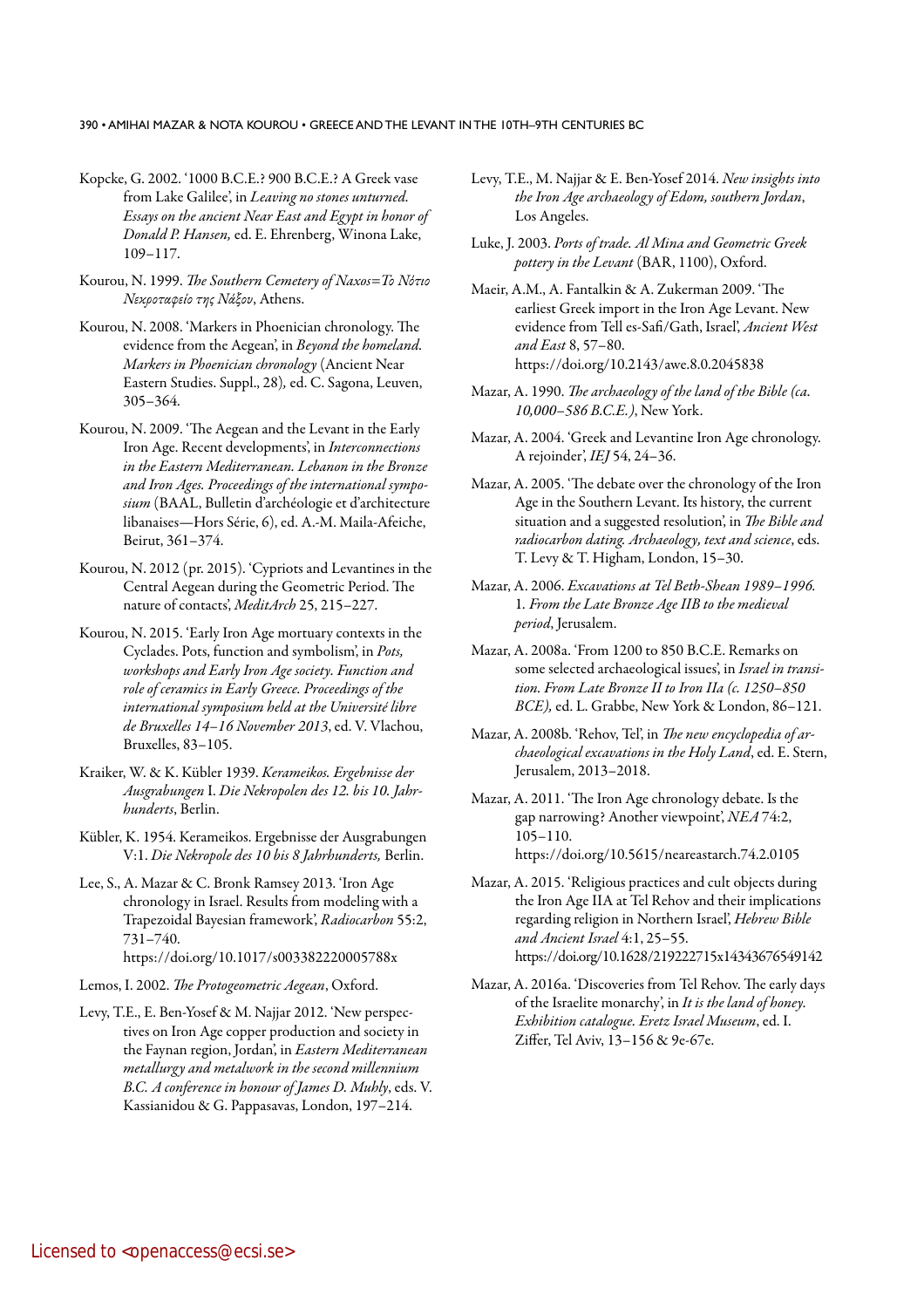- Mazar, A. 2016b. 'Culture, identity and politics relating to Tel Rehov in the 10th–9th centuries BCE', in *In search of Aram and Israel. Politics, culture and the question of identity*, eds. O. Sergi, M. Oeming & I. de-Hulster, Tübingen, 89–120.
- Mazar, A. 2018. 'The Iron Age apiary at Tel Rehov, Israel', in *Beekeeping in the Mediterranean. From antiquity to the present*, eds. F. Hatjina, G. Mavrofridis & R. Jones, Nea Moudania, 40–49.
- Mazar, A. & C. Bronk Ramsey 2008. '14C dates and the Iron Age chronology of Israel. A response', *Radiocarbon* 50:2, 159–180. <https://doi.org/10.1017/s0033822200033506>
- Mazar, A. & N. Panitz-Cohen, eds. forthcoming. *The excavations at Tel Rehov, 1997–2012* (Qedem), Jerusalem.
- Mazar, A. & K. Streit forthcoming. 'The radiometric dates from Tel Rehov', in *The* e*xcavations at Tel Rehov*, *1997–2012* (Qedem), eds. A. Mazar & N. Panitz-Cohen, Jerusalem.
- Mazar, A., H.J. Bruins, N. Panitz-Cohen & J. van der Plicht 2005. 'Ladder of time at Tel Rehov. Stratigraphy, archaeological context, pottery and radiocarbon dates', in *The Bible and radiocarbon dating. Archaeology, text and science*, eds. T. Levy & T. Higham, London, 195–255.
- Mazar, A., N. Kouru & N. Coldstream forthcoming. 'The Greek pottery', in *The excavations at Tel Rehov*, *1997–2012* (Qedem), eds. A. Mazar & N. Panitz-Cohen, Jerusalem.
- Nitsche, A. 1986–1987. 'Bemerkungen zu Chronologie und Herkunft der Protogeometrischen und Geometrischen Importkeramik von Tyros', *Hamburger Beiträge zur Archäologie* 13/14, 7–49.
- Perreault, J. 1991. 'Les débuts de la présence effective de Grecs sur la côte syro-palestinienne à l'âge du fer', in O ελληνισμός στην Ανατολή. Πρακτικά Α Διεθνούς Αρχαιολογικού Συνεδρίου, Δελφοί 6-9 Νοεμβρίου 1986, ed. the European Cultural Center of Delphi, Athens, 393–406.
- Peyronel, L. 2010. 'Ancient Near Eastern economics. The silver question between methodology and archaeological data', in *Proceedings of the 6th International Congress on the Archaeology of the Ancient Near East, May, 5th–10th 2009, 'Sapienza'*—*Università di Roma*, eds. P. Matthiae, F. Pinnock, L. Nigro & N. Marchetti, Wiesbaden, 925–948.
- Popham, M.R. & I.S. Lemos, eds. 1996. *Lefkandi* III*. The Toumba Cemetery. Plates,* Oxford.
- Popham, M.R. & L.H. Sackett, eds. 1979. *Lefkandi* I. *The Iron Age*, Oxford.
- Popham, M.R., E. Touloupa & L.H. Sackett 1982. 'Further excavations of the Toumba Cemetery at Lefkandi. 1981', *BSA* 77, 213–248. <https://doi.org/10.1017/s006824540000513x>
- Saltz, D. 1978. Greek Geometric pottery in the East. The chronological implications. Ph.D. thesis, Harvard University.
- Sharon, I., A. Gilboa & E. Boaretto 2007a. '<sup>14</sup>C and the Early Iron Age in Israel—Where are we really at? A commentary on the Tel Rehov radiometric dates', in *The synchronization of civilizations in the Eastern Mediterranean in the second millennium B.C. III*., eds. M. Bietak & E. Czerny, Vienna, 149–156.
- Sharon, I, A. Gilboa, T. Jull & E. Boaretto 2007b. 'Report on the first stage of the Iron Age dating project in Israel. Supporting a low chronology', *Radiocarbon* 49:1, 1–46. <https://doi.org/10.1017/s0033822200041886>
- Stern, E. ed. 1993. *The new encyclopedia of archaeological excavations in the Holy Land*, Jerusalem.
- Stern, E. 20002 . *Dor–The ruler of the seas,* Jerusalem.
- Stos-Gale, Z.A. & N.H. Gale 1982. 'The sources of Mycenaean silver and lead', *JFA* 9:4, 467–485. <https://doi.org/10.2307/529683>
- Toffolo, M.B., A. Fantalkin, I.S. Lemos, R.C.S. Felsch, W.-D. Niemeier, G.D.R. Sanders, I. Finkelstein & E. Boaretto 2013. 'Towards an absolute chronology for the Aegean Iron Age. New radiocarbon dates from Lefkandi, Kalapodi and Corinth', *PLoS ONE* 8:12, e83117. <https://doi.org/10.1371/journal.pone.0083117>
- Verdan, S., A. Kenzelmann Pfyffer, Cl. Léderrey 2008, *Eretria* XX*. Fouilles et Recherches. Céramique Géométrique d'Érétrie*, Lausanne.
- Waldbaum, J.C. 1994. 'Early Greek contacts with the Southern Levant ca. 1000–600 B.C. The Eastern perspective', *BASOR* 293, 53–66. <https://doi.org/10.2307/1357277>